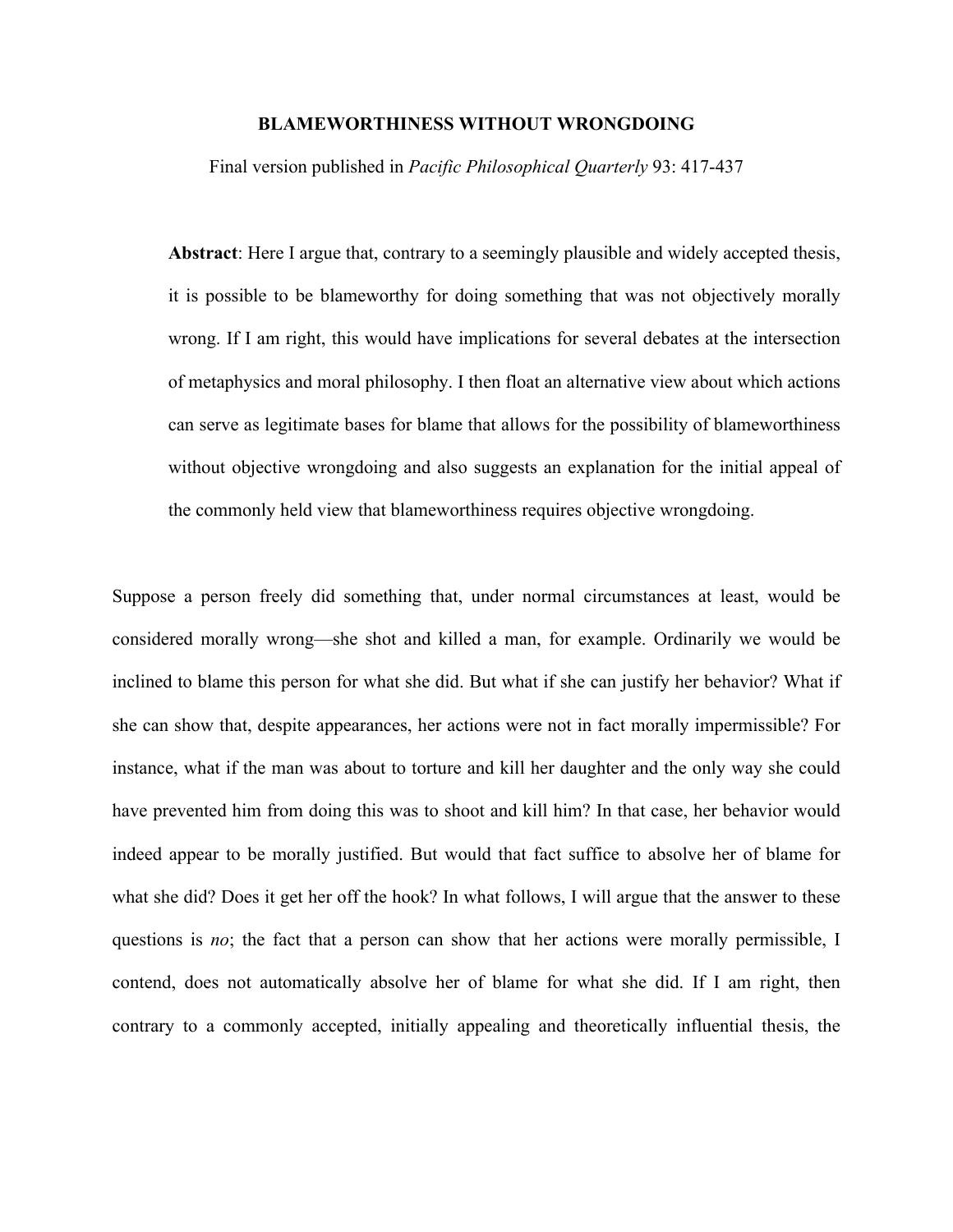details of which will be spelled out presently, it is possible for a person to be blameworthy for her behavior even if what she did was not objectively morally wrong.

# *I*

Let us say that it was objectively morally wrong for an agent *S* to perform an action *A* if and only if *S* was morally required all things considered not to *A*. <sup>1</sup> According to what Ishtiyaque Haji has dubbed the Objective View of blameworthiness, necessarily, if *S* is blameworthy for *A*-ing, then it was objectively morally wrong for *S* to  $A$ <sup>2</sup>. The Objective View is assumed in much recent work on moral responsibility, and has been put to a variety of different uses by its proponents. Despite its popularity, however, few attempts have been made to defend the thesis or to provide a rationale for it—for the most part, it has simply been taken for granted. But the Objective View is not beyond dispute, and in recent years a handful of arguments against it have emerged. Below I highlight some problems with several of these arguments. Seeing where they go wrong will point the way to an improved argument against the Objective View. I then float an alternative view about which actions can serve as legitimate bases for blame that seems to allow for the possibility of blameworthiness without objective wrongdoing and that also suggests an explanation for, among other things, why the Objective View is initially so appealing. Before doing any of this, though, let me first say a bit more about the Objective View and its role in several disputes at the intersection of metaphysics and the theory of responsibility.

The Objective View has been put to a number of different, and sometimes opposing, uses in recent years. For instance, it figures prominently in this argument for the incompatibility of determinism (the thesis that, at any instant *t*, only one future is compatible with the state of the universe at *t* and the laws of nature) and blameworthiness: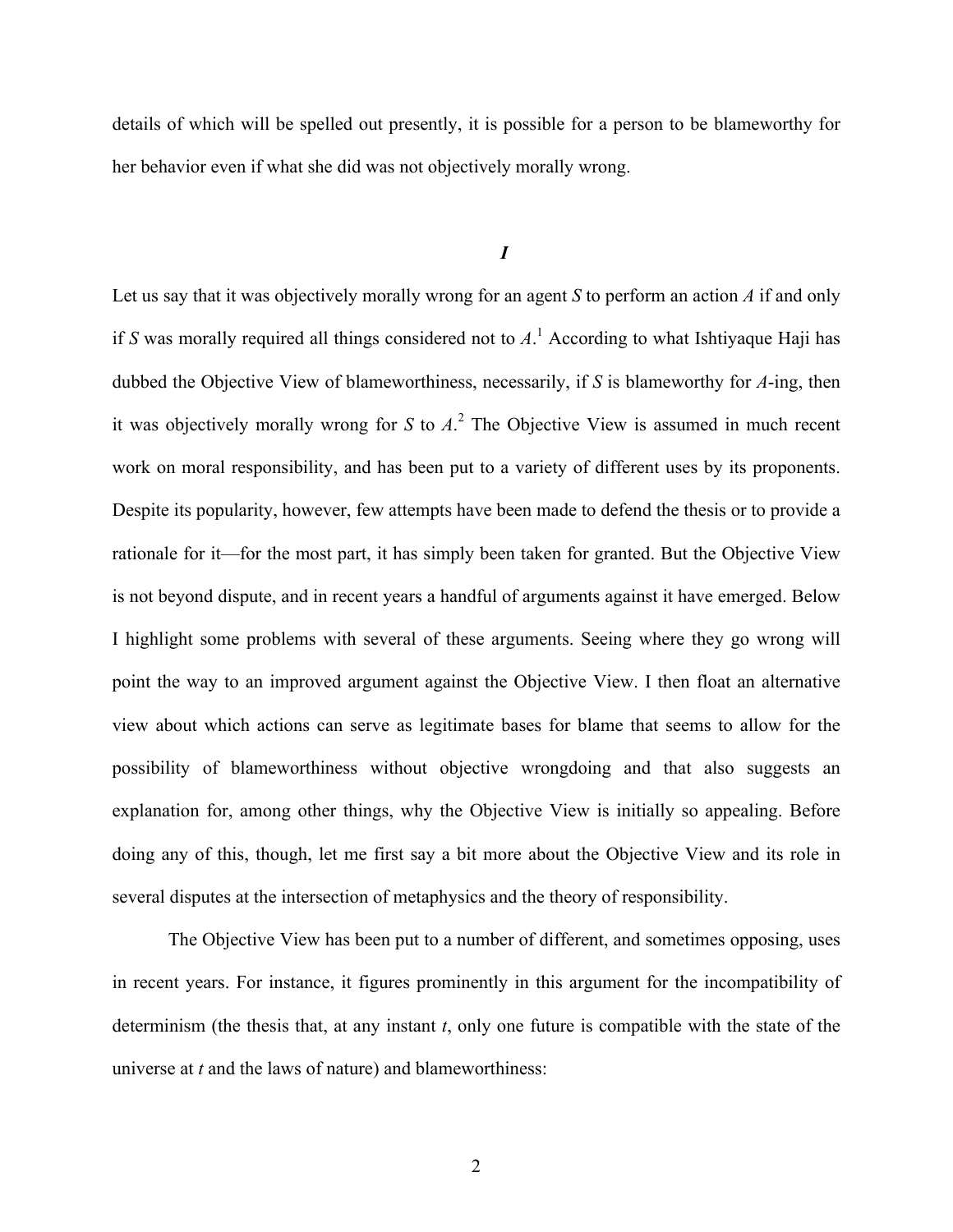- 1. Necessarily, if *S A*-ed and determinism is true, then *S* could not have avoided *A*-ing (assumption: determinism precludes freedom to do otherwise).
- 2. Necessarily, if *S* could not have avoided *A*-ing, then *S* was not morally required all things considered not to *A* (from the principle that 'ought' implies 'can').
- 3. Necessarily, if *S* was not morally required all things considered not to *A*, then it was not objectively wrong for *S* to *A* (true by definition).
- 4. Necessarily, if it was not objectively wrong for *S* to *A*, then *S* is not blameworthy for *A*-ing (from the Objective View).
- 5. Therefore, necessarily, if *S A*-ed and determinism is true, then *S* is not blameworthy for  $A$ -ing (from 1-4).<sup>3</sup>

It has also been used to defend the following version of the much debated principle of alternative possibilities (PAP): *S* is blameworthy for *A*-ing only if *S* could have avoided *A*-ing. Here is the argument:

- 1. *S* is blameworthy for *A*-ing only if it was objectively morally wrong for *S* to *A* (from the Objective View).
- 2. It was objectively morally wrong for *S* to *A* only if *S* was morally required all things considered not to *A* (true by definition).
- 3. *S* was morally required all things considered not to *A* only if *S* could have avoided *A*ing (from the deontic maxim that 'ought' implies 'can').
- 4. Therefore, PAP is true (from  $1-3$ ).<sup>4</sup>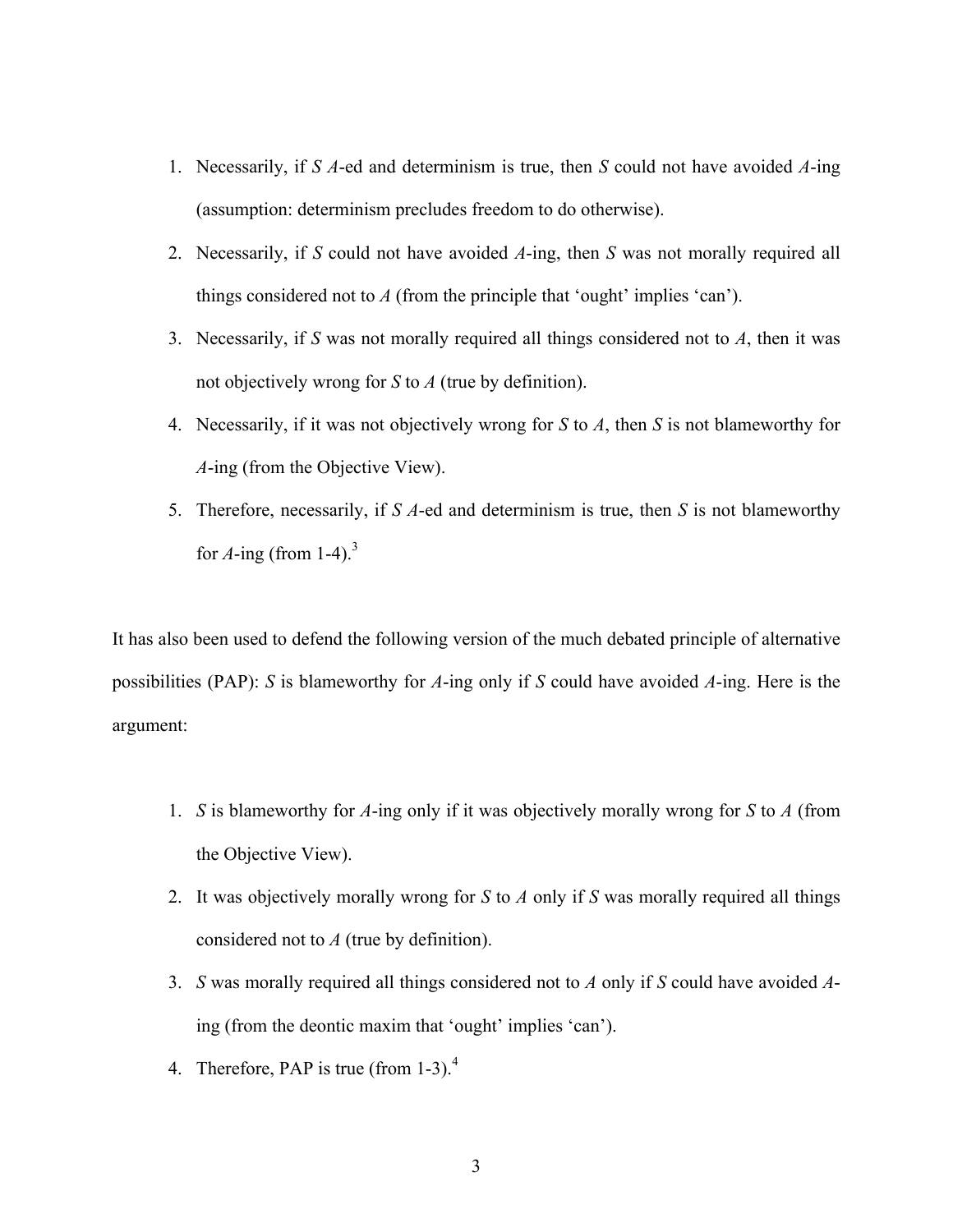Some readers may have noticed that both of the preceding arguments appeal to the venerable deontic maxim that 'ought' implies 'can', a version of which says, necessarily, for any action or omission  $\varphi$ , if *S* ought to  $\varphi$ , then *S* can (is able, has it within his power to)  $\varphi$ <sup>5</sup>. Interestingly, John Martin Fischer appeals to the Objective View as part of an argument *against* this maxim. Fischer's argument begins with a case in which Sally opts not to raise her hand even though she knows that doing so would alert a lifeguard to a drowning child. Unbeknownst to Sally, however, she is temporarily paralyzed and thus cannot raise her hand. In Fischer's opinion,

[Sally] is morally responsible (and blameworthy) for not raising her hand, even though she could not have raised her hand. Further, since she is blameworthy for not raising her hand, I would claim that she acted wrongly in failing to raise her hand, and thus that she ought to have raised it. But she could not have raised it. Thus, ought does *not* imply can.<sup>6</sup>

Fischer's argument here seems to be this:

- 1. Sally is blameworthy for not raising her hand (this is supposed to be intuitive).
- 2. Therefore, it was objectively morally wrong for her not to raise it (from 1 and the Objective View).
- 3. If it was objectively morally wrong for Sally not to raise her hand, then she ought to have raised it (true by definition).
- 4. Therefore, Sally ought to have raised her hand (from 1-3).
- 5. Sally couldn't have raised her hand (true by hypothesis).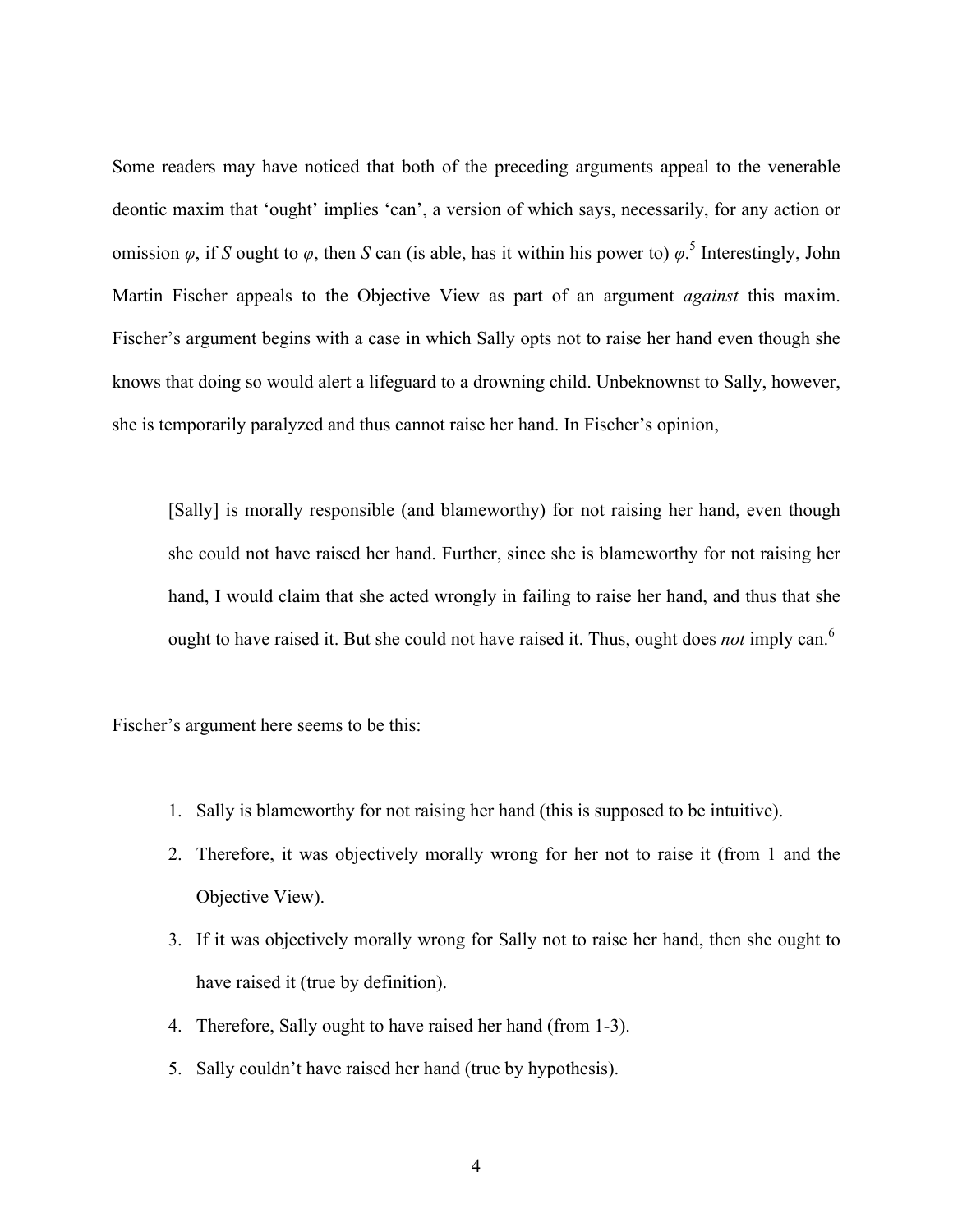6. Therefore, ought does not imply can (from 4 and 5).

If the argument is sound, then not only is the 'ought' implies 'can' maxim false, but both of the previous arguments, the one for the incompatibility of determinism and blameworthiness and the one in defense of PAP, are unsound, as both arguments depend crucially on that maxim. And if, as I will argue, the Objective View is false, then all three arguments are unsound.

A successful argument against the Objective View would also undermine a popular view about the epistemic dimension of blameworthiness. According to the view in question, barring culpable ignorance, *S* is blameworthy for *A*-ing only if *S* knew, or at least was aware of the fact, that he was morally required not to *A*. This is a version, *V*, of what George Sher has recently dubbed the Searchlight View of moral responsibility.<sup>7</sup> Now, because knowing or being aware that  $p$  entails  $p$ , it follows from  $V$  that a person is blameworthy for what he did only if the action in question was objectively morally wrong. In other words, *V* entails the Objective View. So if the Objective View is false, then contrary to what *V* asserts, it is possible, even in cases in which culpable ignorance is not an issue, for *S* to be blameworthy for *A*-ing even though *S* didn't know, and was not aware of the fact, that *A*-ing was morally impermissible.

Evidently, then, a lot hinges on whether the Objective View is true.

The Objective View is initially quite appealing. No doubt this is due in part to the fact that in most ordinary cases of blameworthiness the action for which the agent is blameworthy is in fact objectively wrong. Blameworthiness and objective wrongdoing thus typically go hand in hand. Later I offer an explanation for why this is so, one that is consistent with the possibility of being blameworthy for an action that was not objectively wrong. For now, I would simply like to point out that if we focus only on the ordinary cases, the Objective View will seem quite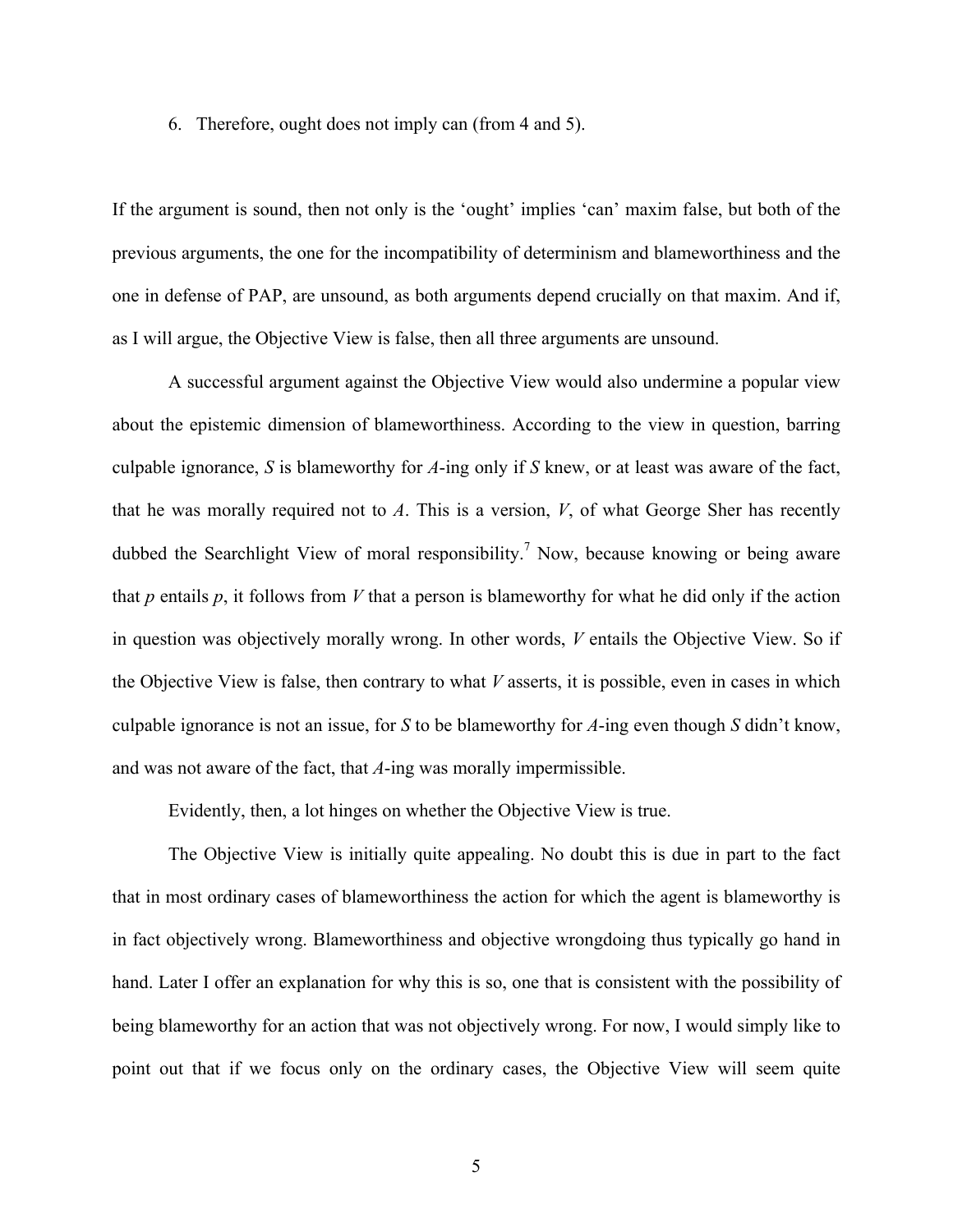attractive indeed. But we should not ignore the possibility that there are atypical cases in which the agent is blameworthy for a particular action of hers despite the fact that that action was not objectively wrong. In what follows, I examine several cases that allegedly fit this bill.

## *II*

Imagine an insidious agent who does something in an effort to harm another person but inadvertently ends up doing something tremendously beneficial for the person instead. Cases like this, it is sometimes claimed, are counterexamples to the Objective View. Surely, one might think, such a person deserves blame for what she did, even if what she did was not, strictly speaking, morally impermissible. If this is right, then the Objective View should be jettisoned.

An argument along these lines is advanced by Haji.<sup>8</sup> Central to it is a case involving a doctor—Dr. Deadly—who tries to kill her patient by giving him drug C, which she mistakenly believes to be a deadly poison. In fact, however, drug C is actually the cure for her patient's malady. Following Haji, let us refer to this case as 'Deadly's Defeat'. Haji claims that Deadly is blameworthy for injecting her patient with drug C, but that, contrary to what the Objective View implies, it was not objectively wrong for her to do so. After all, doctors are morally obliged to cure their patients; hence, by giving the patient drug C and thereby curing him, it seems that Deadly unintentionally did exactly what she was required to do.

For the sake of argument, let us grant that it was morally permissible, and thus not objectively wrong, for Deadly to administer drug C to her patient. The question then becomes whether she is really blameworthy for doing so, as Haji claims. Later in the paper, as I mentioned, I will propose an alternative view about which actions can be legitimate bases for blame, one that seemingly allows for the possibility of an agent's being blameworthy for *A*-ing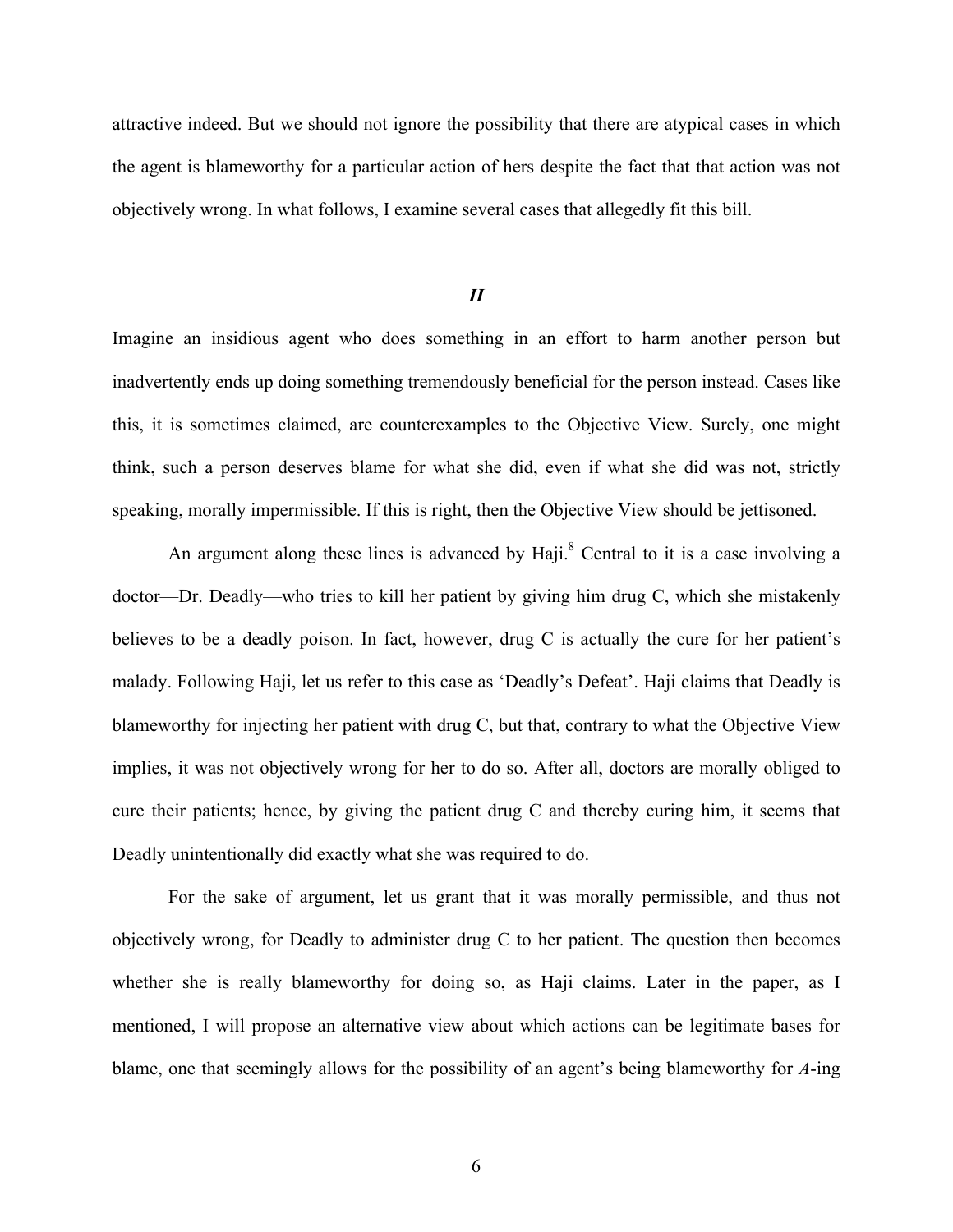even if it was not objectively wrong for the agent to *A*. Depending on how the details of Haji's example are spelled out, this alternative view implies that Deadly may indeed be blameworthy for giving the patient drug C, regardless of whether doing so was objectively wrong. Nevertheless, in the absence of that view or any additional argument in support of the claim that Deadly is blameworthy for giving the patient drug C, I do not think cases of this sort should compel proponents of the Objective View to abandon their position. My aim in the remainder of the section is to explain why I think this. Identifying the shortcomings in Haji's argument will also suggest ways in which the case against the Objective View might be improved.

An obvious reply to Haji by defenders of the Objective View (who grant that it was not objectively wrong for Deadly to give the patient drug C) would be to insist that what Deadly is really blameworthy for in this case is *trying* to kill the patient. But arguably she shouldn't have tried to do that. It is plausible that Deadly was morally required not to try to kill her patient and, consequently, that it was objectively wrong for her to try to kill him. If so, a proponent of the Objective View who grants that it was morally permissible for Deadly to inject the patient with drug C can seemingly account for the intuition that Deadly is blameworthy by pointing out that Deadly, although not blameworthy for giving the patient drug C, as it was not wrong for her to do that, is blameworthy for trying to kill the patient, as it was wrong for her to do that. If this is right, then Deadly's Defeat would not be a counterexample to the Objective View.

Haji considers this sort of response, but finds it unpersuasive. According to him, it "appears to rest on the dubious principle that it is always the case that if one attempts to do something, and that thing is wrong, then one's attempt to do that thing is also wrong." But Haji maintains that Deadly's Defeat is a counterexample to that principle as well, for although it was wrong for Deadly to kill the patient, "Deadly's attempt to kill the patient," he says, "(where the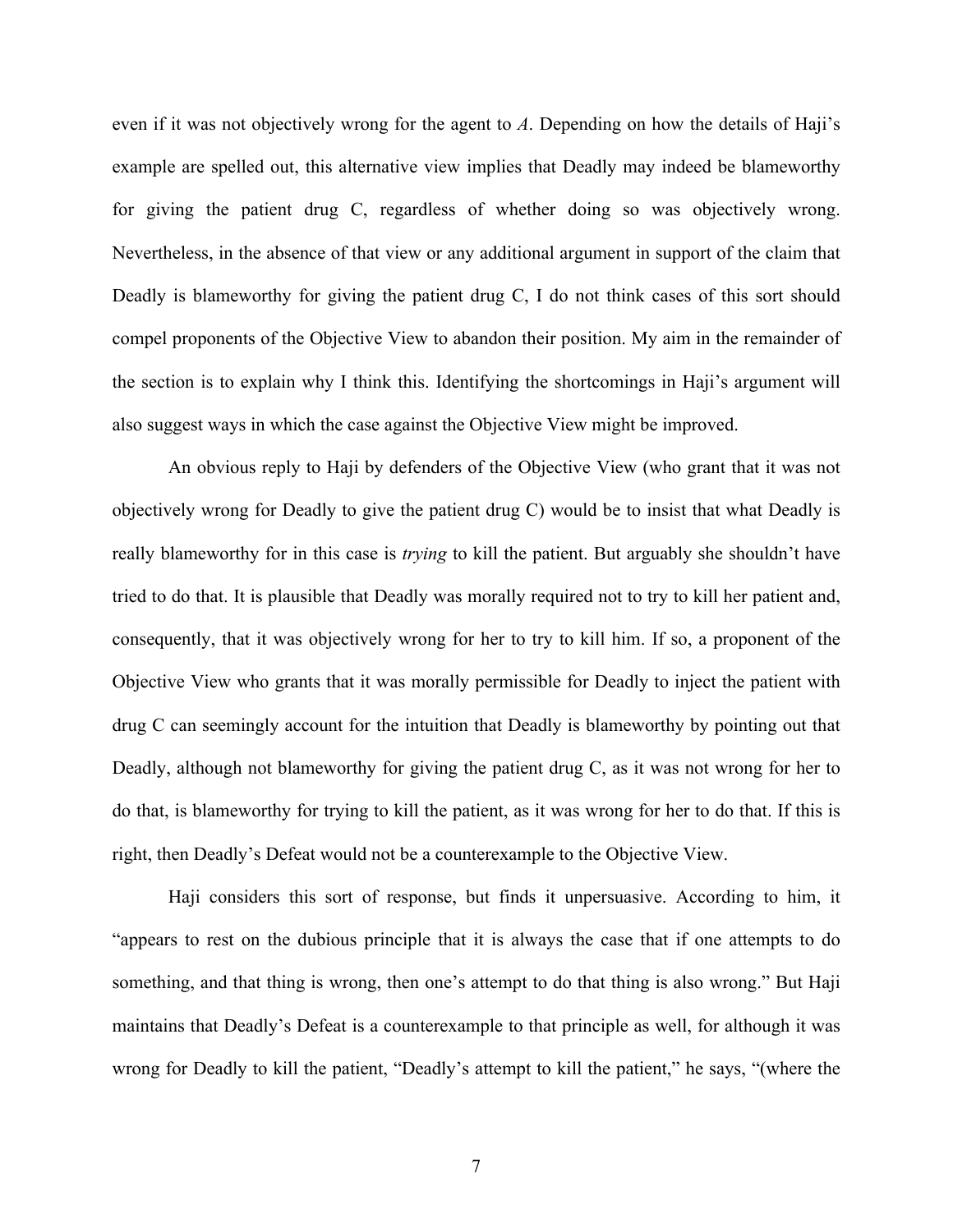attempt consists, at least partly, in Deadly's injecting the patient with medicine C) does not seem to be wrong."<sup>9</sup> And, of course, if attempting to kill the patient was not wrong, then proponents of the Objective View could not consistently claim that Deadly is blameworthy for attempting to kill him without abandoning their View.

Haji is probably right to reject the principle he mentions. However, we needn't explore the merits (or lack thereof) of that principle further, for Haji is mistaken to suppose that the present objection turns on it. Proponents of the Objective View need not invoke the principle in defense of their claim that it was objectively wrong for Deadly to try to kill the patient; their claim is plausible independently of the principle. Showing that the principle is false therefore would not successfully defuse the objection at issue. But what about Haji's contention that Deadly's attempt to kill the patient, insofar as it consists at least partly in her giving him drug C, is not objectively wrong? Brief attention to some basic issues in action theory will help facilitate an evaluation of that claim.

Consider an example of Donald Davidson's.<sup>10</sup> Don flips a switch, turns on the light, and illuminates the room. Unbeknownst to him, he also alerts a prowler to the fact that he is home. How many actions did Don perform? Well, that depends on who you ask. Those like Davidson who favor a coarse-grained theory of action individuation would say that Don performed one action which can be given four different descriptions, whereas those who favor a fine-grained theory, according to which *A* and *B* are distinct actions if and only if they exemplify different act-properties, would say that Don has performed at least four actions, as *flipping a switch*, *turning on a light*, *illuminating a room* and *alerting a prowler* are distinct act-properties. Those who prefer the coarse-grained view should henceforth read the action variable '*A*' as a variable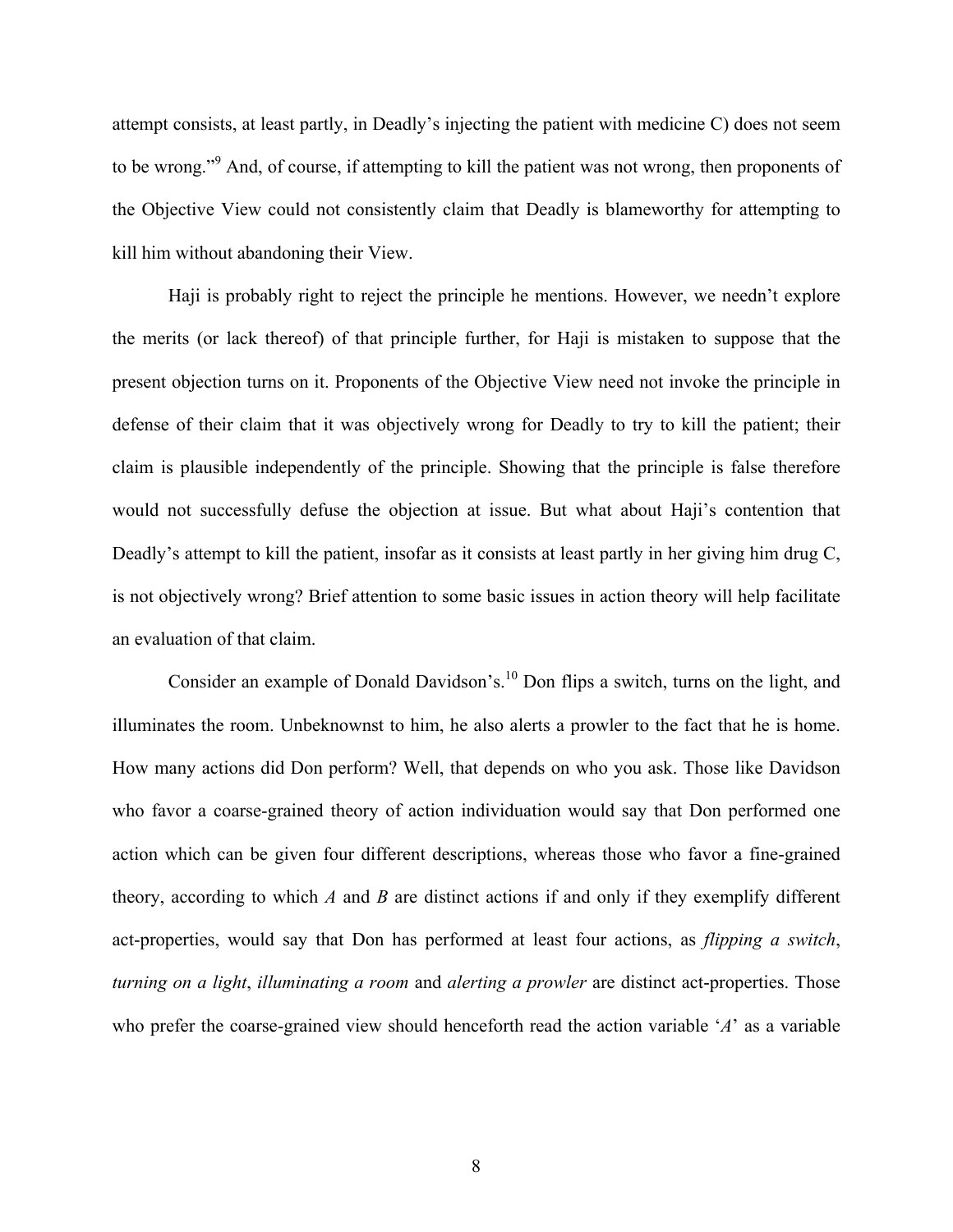for an action under a particular description, and those who prefer the fine-grained approach should read it as a variable for actions themselves.

It is important to notice that when actions are individuated coarsely, it is actions under descriptions that are the targets of various act-evaluations. For instance, whether an action is intentional or unintentional and whether it is done for a reason or not will depend on how it is described. Under the description *turning on the light*, Don's action is both intentional and, in ordinary cases at least, would be done for a reason, but under the description *alerting the prowler*, the action is neither intentional nor is it done for a reason. Similarly, whether an action is objectively wrong and whether the agent is blameworthy for performing it will depend, among other things, on how the action is described.

Bearing these things in mind, return to Haji's claim that "Deadly's attempt to kill the patient (where the attempt consists, at least partly, in Deadly's injecting the patient with medicine C) does not seem to be wrong." Now if that claim is true, it will not do for proponents of the Objective View to insist that Deadly is blameworthy for attempting to kill her patient. However, it seems to me that Haji's claim is false and, accordingly, that defenders of the Objective View can plausibly claim that Deadly's attempt to kill the patient was both objectively wrong and something for which she may be blameworthy. Their claim can be defended on both the coarse and fine-grained approaches to action individuation adumbrated above.

On the coarse-grained approach, whether Deadly is blameworthy for what she did will depend, in part, on how her action is described. Under some descriptions, her action was not objectively wrong and so, according to the Objective View, is not something for which she is blameworthy. Under other descriptions, however, her action was objectively wrong and therefore is something for which she may be to blame. For instance, under the description *giving the*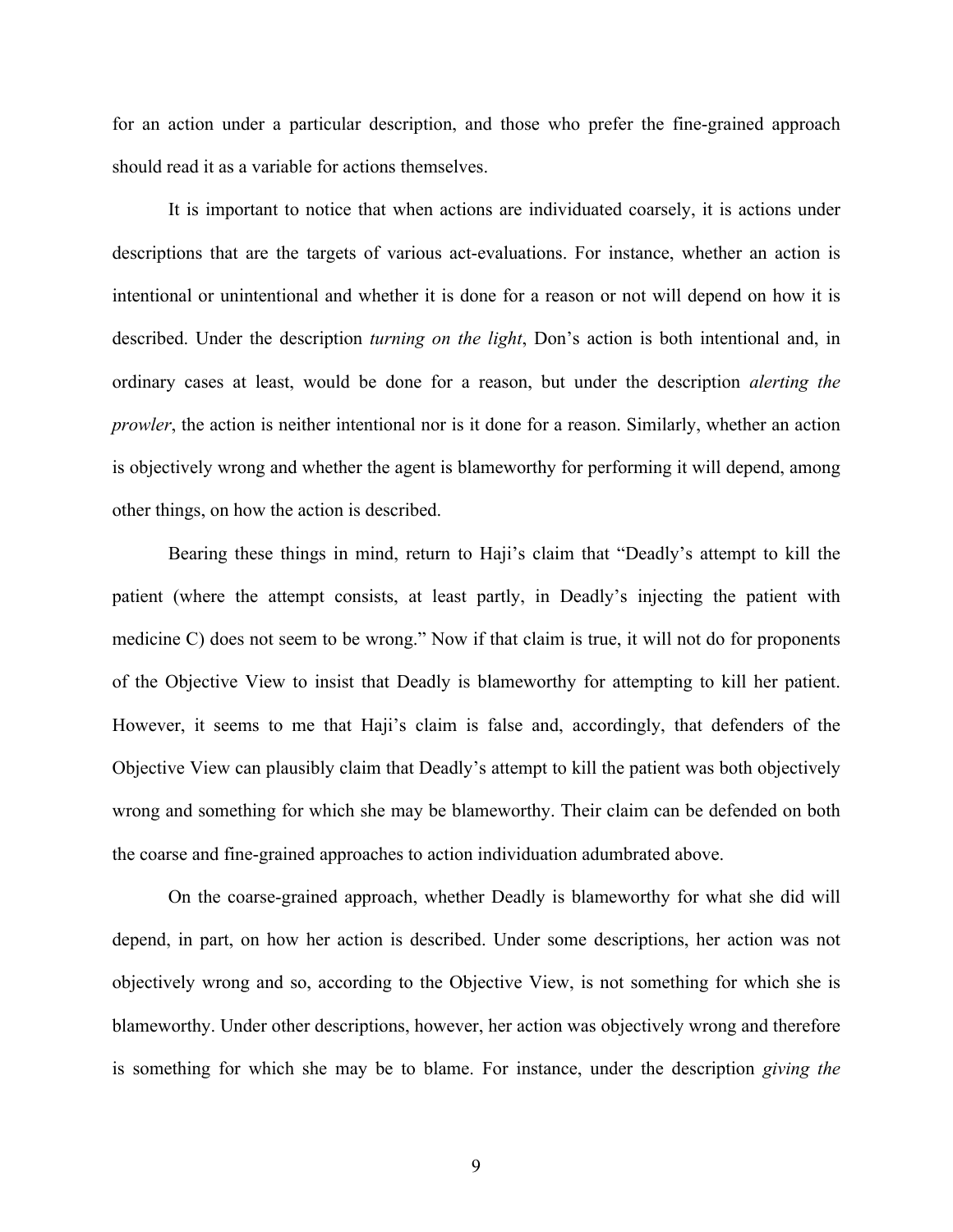*patient drug C*, her action was (we are supposing) morally permissible and so, according to the Objective View, is not something for which she is blameworthy. But under the description *attempting to kill the patient*, her action does seem to be objectively wrong, contrary to what Haji claims, and therefore is something for which she may be to blame.

On the fine-grained approach, wrongness and blameworthiness—like intentional and done for a reason—attach to particular actions rather than to actions under descriptions. But notice that, on this approach, attempting to kill the patient and giving him drug C will turn out to be two different actions, as *attempting to kill a patient* and *giving a patient a drug* are distinct act-properties. A doctor can attempt to kill a patient without giving the patient a drug, and can give the patient a drug without attempting to kill him. It seems, then, that proponents of the Objective View who favor the fine-grained theory can plausibly maintain that injecting the patient with drug C was not objectively wrong and so is not something for which she is blameworthy, but that the distinct action of attempting to kill the patient was objectively wrong and so is something for which she may be to blame.

Haji offers yet another argument in defense of his claim that Deadly's attempt to kill the patient was not objectively wrong that, if successful, would effectively undermine the objection to Haji's argument presently being explored. The argument is based, in part, on the following deontic principle: if *S* cannot *A* without *B*-ing, and *S* can refrain from *B*-ing, then if *S* ought to *A*, then *S* ought to *B*. He claims that "if we grant that injecting the drug is obligatory for Deadly, then, if Deadly's attempt to kill the patient consists (at least partly) in Deadly's injecting the patient with C, the attempt itself…must…be obligatory," given the principle just identified.<sup>11</sup> But again, if attempting to kill the patient was morally obligatory for Deadly, as Haji claims, then proponents of the Objective View cannot say that she is blameworthy for attempting to kill him.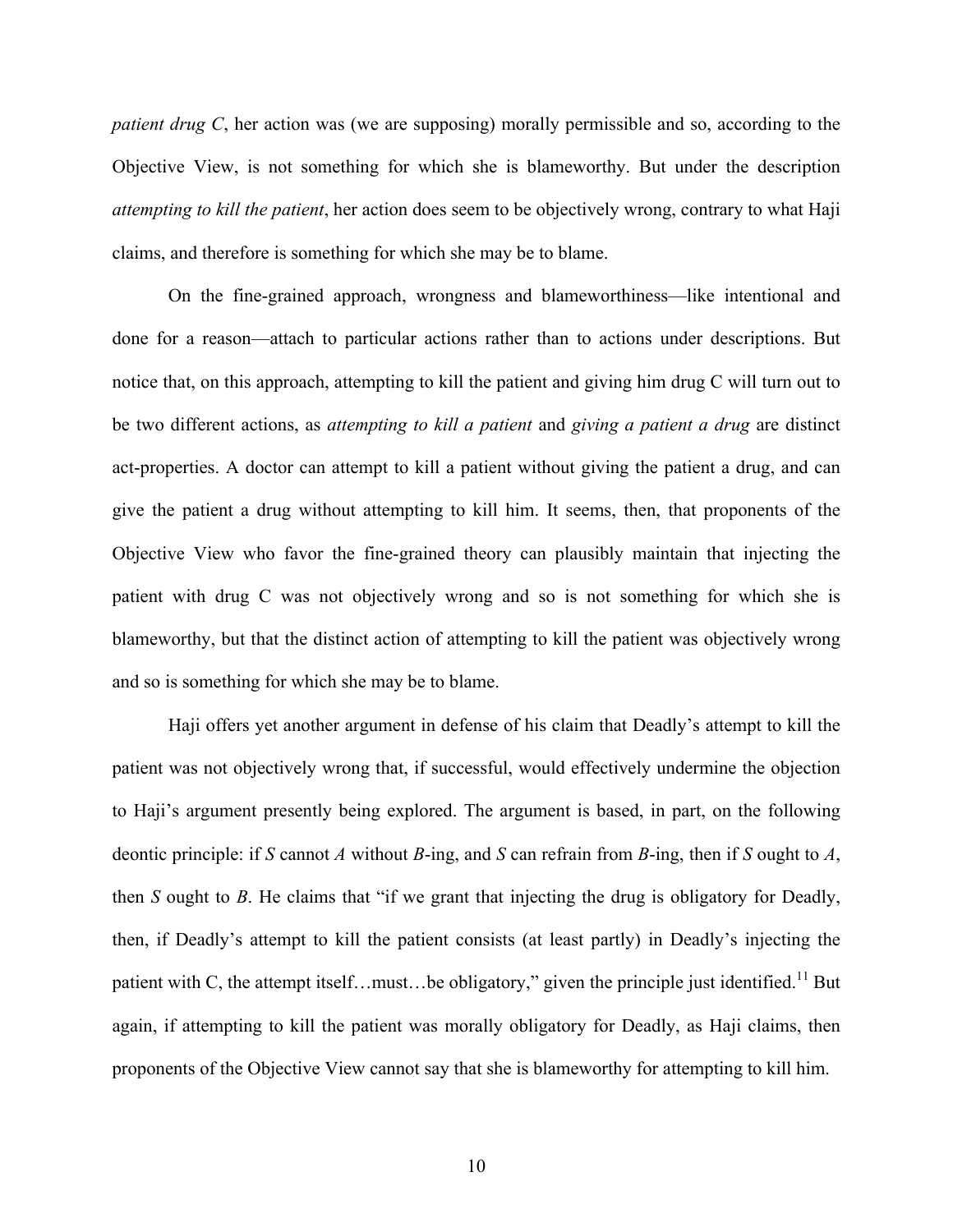Let us grant that it was obligatory, and thus not objectively wrong, for Deadly to give the patient drug C, and let us also grant the deontic principle to which Haji adverts. Does it follow from that principle that trying to kill the patient is morally obligatory for Deadly? It's not clear that it does, for why suppose the antecedent of the principle is satisfied in this case? That is, why suppose that Deadly cannot inject the patient with drug C without also trying to kill him? Haji says: "it seems that Deadly cannot [intentionally] inject the patient without attempting to inject the patient."12 That's right, but all that follows is that attempting to inject the patient with drug C is obligatory. It does not follow that attempting to kill the patient is obligatory. Again, to reach that conclusion Haji would need the following claim to be true: Deadly cannot (intentionally) inject the patient with C without trying to kill him. However, I see no reason whatsoever to accept that claim and, moreover, it seems straightforwardly false. It won't help to say, as Haji does in several places, that Deadly's attempt to kill the patient consists at least partly in his injecting her with drug C. That too is true, but it does not provide us with any reason to suppose that Deadly cannot (intentionally) inject the patient with C without trying to kill him.

It is open to proponents of the Objective View, I have suggested, to claim that Deadly is not blameworthy for injecting the patient with drug C (on the assumption that it was not objectively wrong for her to do that), though she may be blameworthy for *trying* to kill the patient, as it was arguably objectively wrong for her to do that. Of course, it is entirely possible for a person to be blameworthy for more than one event or state of affairs at the same time. So it is possible that Deadly is to blame both for giving the patient drug C and for trying to kill him. However, in the absence of any further reasons to think that Deadly is blameworthy for both actions (or for the action under both descriptions), Haji's example is unlikely to persuade proponents the Objective View to jettison their thesis, as they can seemingly account for the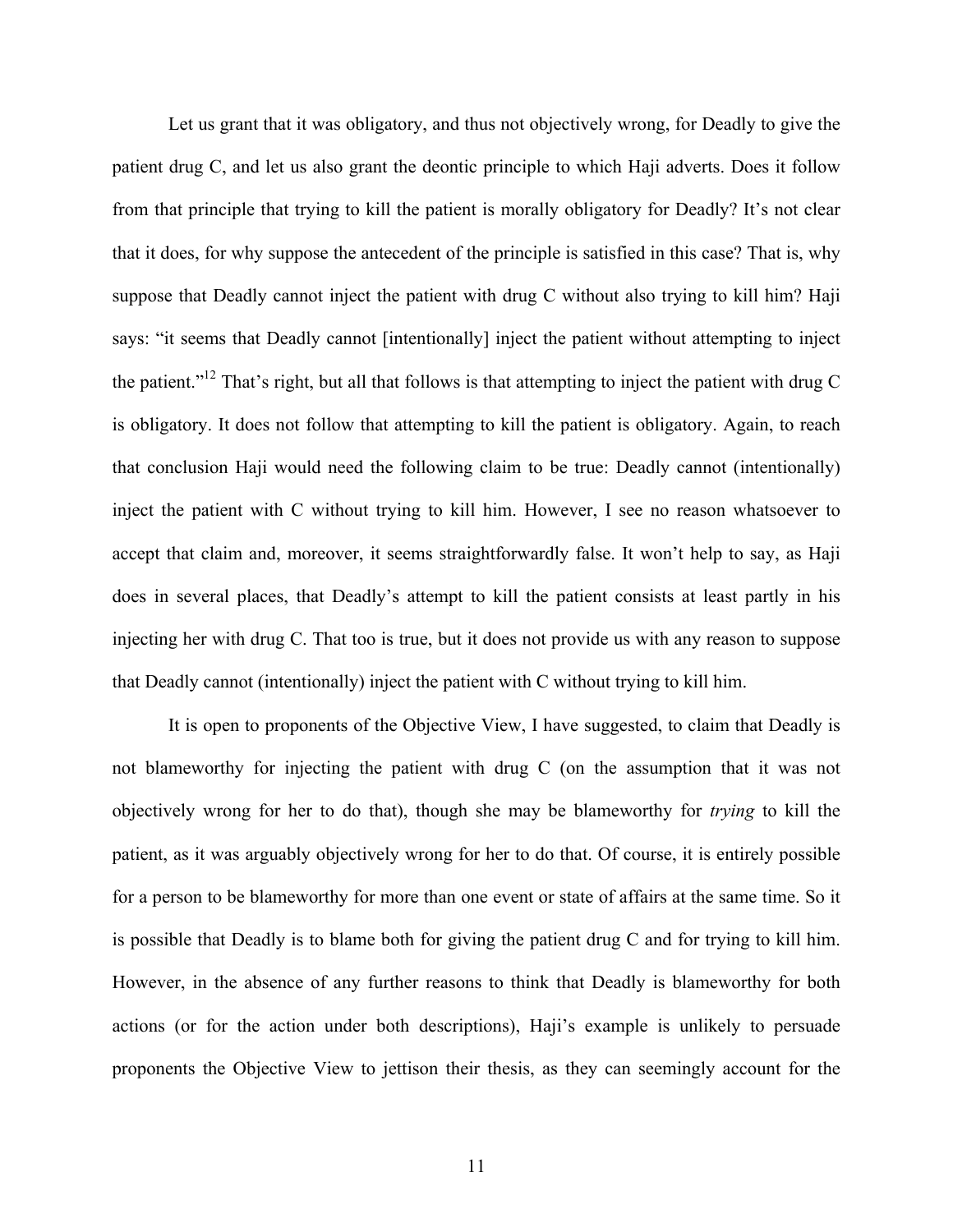intuition that Deadly is blameworthy without having to concede that she is blameworthy for an action that was not objectively wrong.

Deadly, let us suppose, freely gave the patient drug C and did this despite believing that she was morally required not to. Given these additional details, perhaps Haji would attempt to defend his claim that Deadly is blameworthy for giving the patient drug C despite the fact (let us continue to assume it is a fact) that it was not objectively wrong for her to do so by appealing to the following thesis (or something like it): in the absence of any serious monkey business (e.g., manipulation by nefarious neurosurgeons and the like), *S* is blameworthy for *A*-ing if *S* freely *A*ed despite believing that it was objectively wrong to *A*. But then Haji's argument would not differ importantly from another argument against the Objective View to be discussed presently. That would not be particularly problematic if the argument in question were sound, but it isn't.

#### *III*

According to Michael Zimmerman, cases in which a person freely does something she mistakenly believes to be objectively wrong are counterexamples to the Objective View. This is because, on his view, "acting freely in the belief that one is doing objective moral wrong is sufficient for being morally blameworthy for one's behavior," but not for doing something objectively wrong.13 If this is right, then contrary to what the Objective View asserts, there can indeed be cases of blameworthiness without objective wrongdoing.14

Zimmerman's argument against the Objective View relies on two assumptions. The first is that freely performing an action in light of a belief that the action is objectively wrong does not suffice for objective wrongdoing. The second is that freely doing something you believe to be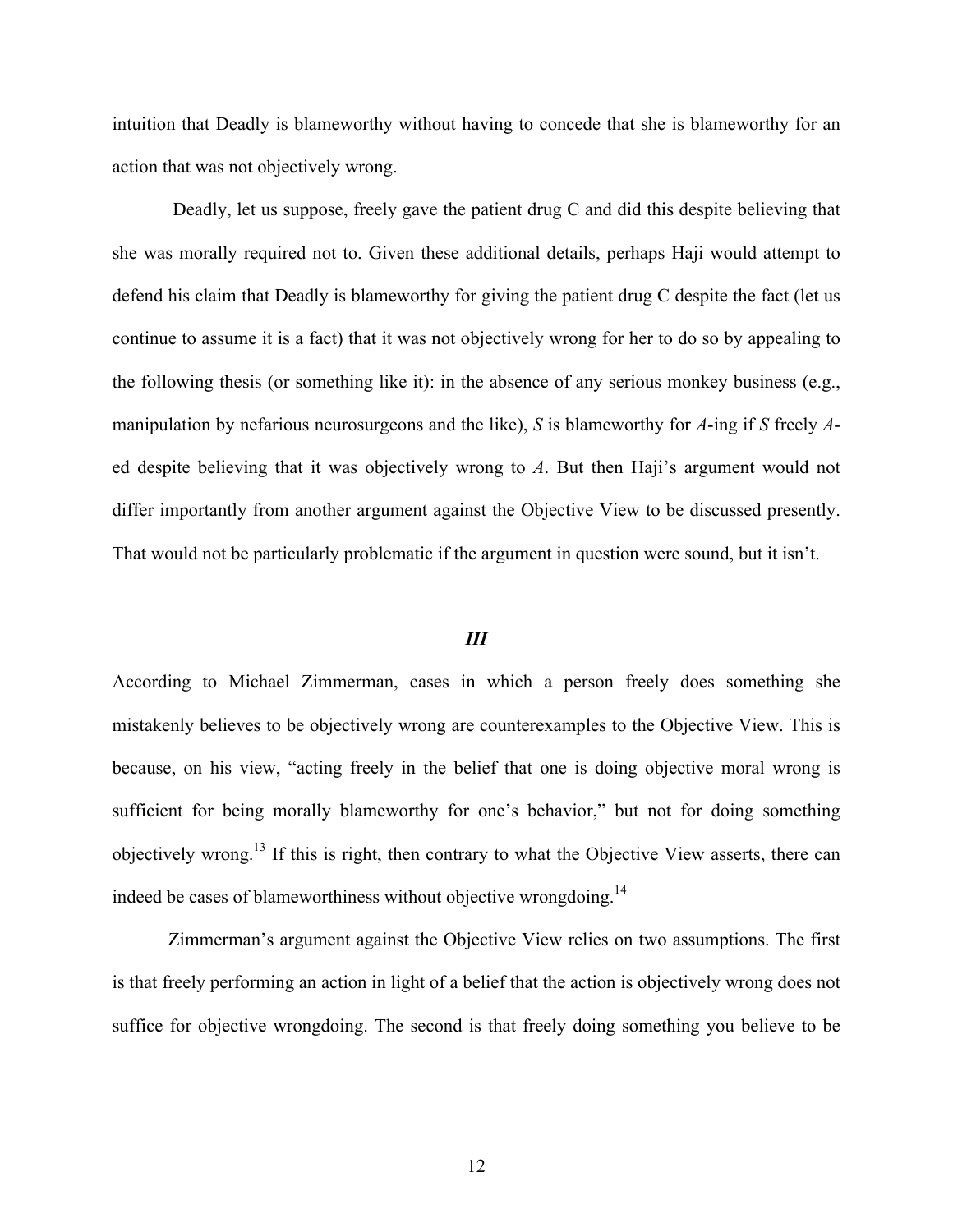objectively wrong is sufficient for being blameworthy for your behavior. The first assumption is plausible and Zimmerman's defense of it is persuasive, but the second merits further attention.

Consider the following story.<sup>15</sup> It's 1943, and Corrie is hiding Jewish refugees in her home in Haarlem, Holland. One day a group of German soldiers ask her if she is harboring any Jews. Now, Corrie takes the Ten Commandments very seriously and, like Kant, believes that lying is always morally impermissible, no matter what. However, she also believes that it would be objectively wrong to tell the soldiers the truth, for by doing so she would effectively be handing over the refugees to be tortured and killed, which, of course, would be wrong. She doesn't regard remaining silent as morally permissible either, for if she keeps silent, she believes that the officers will get suspicious, raid the house, find the refugees and whisk them all, herself and her family included, off to concentration camps where they would almost certainly perish. In short, no matter what Corrie does, she will do something she believes to be objectively morally wrong. In the end, Corrie freely lies to the soldiers, despite believing that she is morally obliged not to lie to them. She does this, however, solely to prevent herself, her family and those she is hiding from being unjustly imprisoned and killed. But if there had been a course of action that she regarded as morally permissible, she most certainly would have opted for it.

Is Corrie blameworthy for lying to the soldiers? Because she freely lied to them, despite believing that it was objectively morally wrong for her to do so, Zimmerman's second assumption—*viz*., that freely doing something in light of a belief that it is objectively wrong is sufficient for blameworthiness—implies that she is. However, given the details of the case, the claim that Corrie is blameworthy seems extremely implausible.

According to Zimmerman's preferred view of blameworthiness, if a person is blameworthy for her conduct, the behavior in question reflects ill on her and serves as a basis for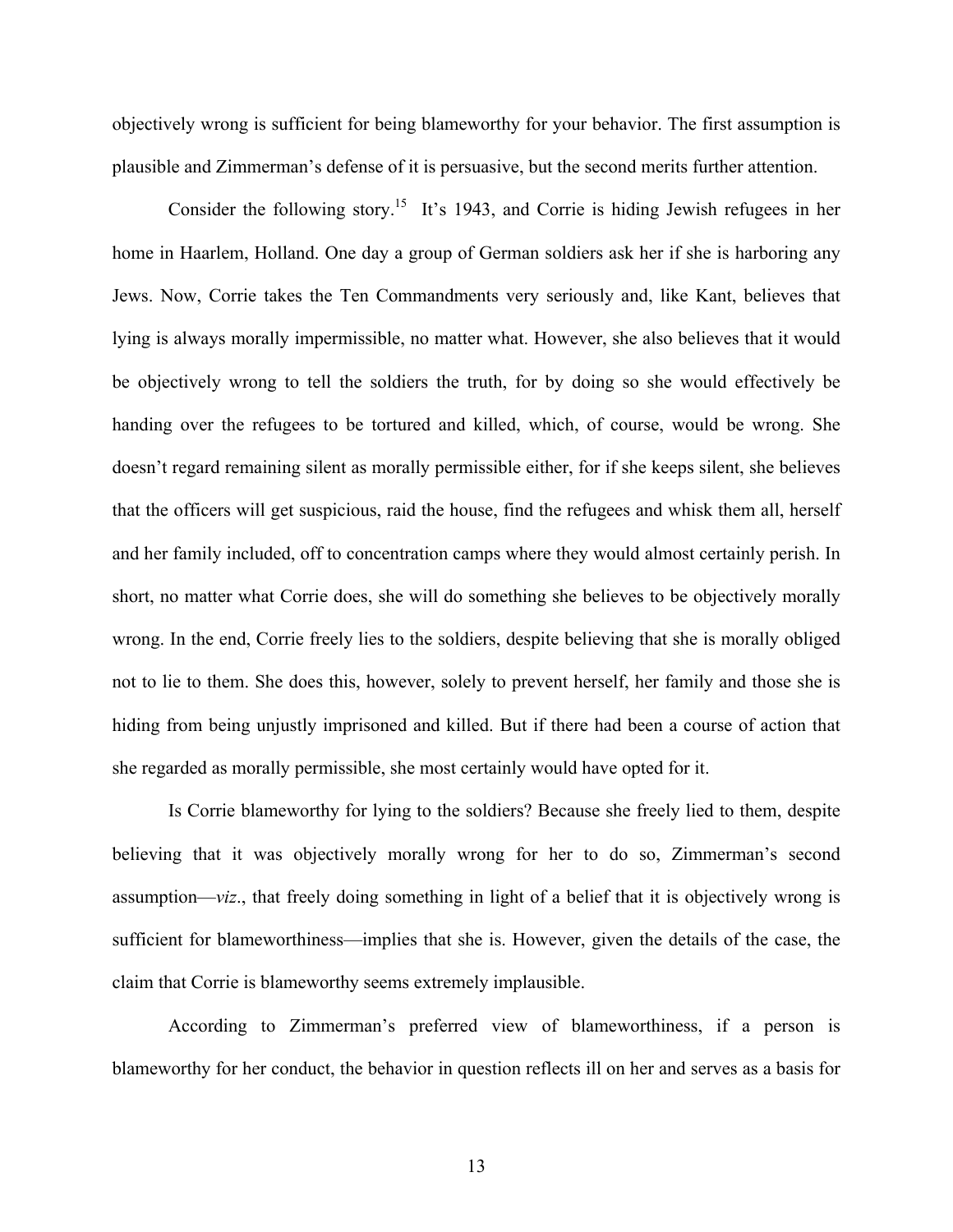a certain kind of negative moral judgment or appraisal of the person, at least with respect to that particular episode of her life.<sup>16</sup> As he puts it elsewhere, it's as if there is debit in the person's "moral ledger," a black mark on her moral record.<sup>17</sup> But Corrie's behavior in this case arguably does not reflect ill on her, nor, it seems, does she merit any kind of negative moral appraisal on the basis of what she did. No bad marks should be entered on her moral report card. If this is right, then contrary to what Zimmerman's second assumption implies, Corrie is not blameworthy for lying.

This conclusion is further supported by reflection on the relationship between blameworthiness and certain negative reactive attitudes. Someone who is blameworthy is, in principle at least, the appropriate object of reactive attitudes such as resentment, indignation and guilt. However, Corrie is arguably not the appropriate object of these 'blaming emotions'. No one has cause to resent Corrie or be indignant toward her for what she did, nor should she feel guilty about her behavior.<sup>18</sup> This isn't to say that it would be inappropriate for Corrie to feel bad about what happened. Perhaps she might reasonably regret or find unsavory having to lie in order to protect innocent lives, but given the details of her situation, she surely has no reason to reprimand, censure or blame herself, nor, it seems, does anyone else.

Evidently, then, Corrie is not blameworthy for lying to the soldiers. Since Zimmerman's second assumption implies that she is, that assumption should be rejected; freely performing an action in light of a belief that one is thereby doing something objectively morally wrong does not suffice for blameworthiness. Zimmerman has therefore failed to provide sufficient conditions for blameworthiness, and so, *a fortiori*, has failed to provide sufficient conditions for blameworthiness that are not also sufficient for objective moral wrongdoing. Zimmerman's argument against the Objective View is therefore unsuccessful.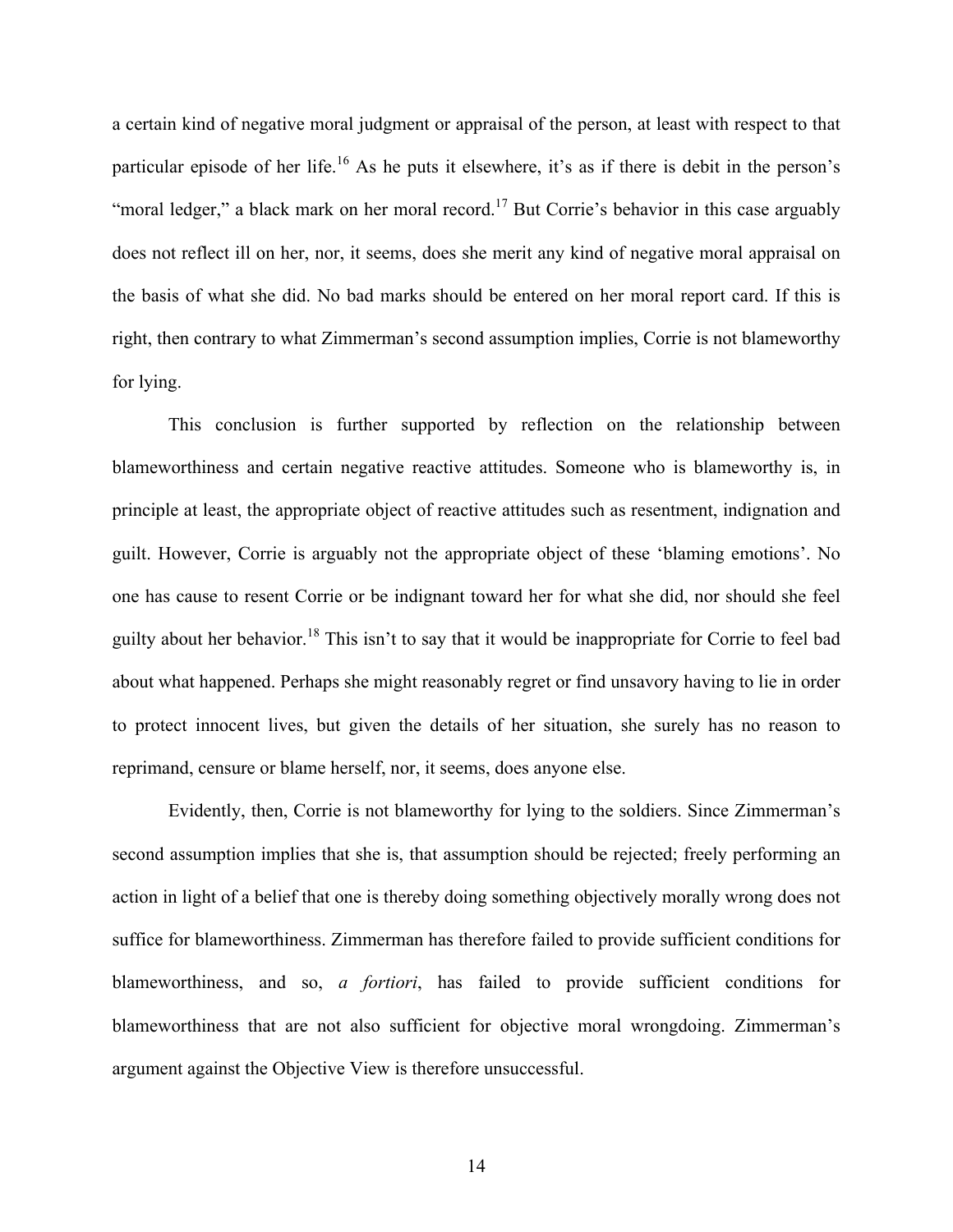A closely related argument is advanced by Haji. Central to it is the idea of *suberogatory* action. An action is said to be suberogatory provided that it is not objectively wrong but is nevertheless morally untoward in some respect.<sup>19</sup> According to Haji, people can be blameworthy for performing suberogatory actions. If he is right, then contrary to what the Objective View implies, a person may indeed be blameworthy for what he did even if he didn't do anything objectively wrong.<sup>20</sup> Let's take a closer look at Haji's argument.

Commenting on Julia Driver's example of a man who, being first in line, takes a more convenient seat on a train and thereby deliberately prevents two lovers from sitting together when he could have easily taken a less convenient seat, Haji says that if we assume that the man "believes he is doing wrong by preventing the lovers from sitting together despite the availability of another seat," the man "may be blameworthy for not giving up his seat even though, let's assume, his not giving up his seat is suberogatory and hence morally optional.<sup>221</sup> Suppose we grant Haji all this. Even so, the fact that the man's action is suberogatory doesn't seem to play a crucial role in Haji's judgment that the man is blameworthy. Rather, the reason Haji thinks the man is to blame for what he did seems to be that, by refusing to give up his seat thereby preventing the lovers from sitting together, the man deliberately did something he mistakenly believed to be morally wrong. The fact—if it is indeed a fact—that the man did something suberogatory only seems to be relevant insofar as it shows that the man was mistaken to think that his action was wrong. But whether he was mistaken because the action was in fact suberogatory, as Haji claims, or because it was merely permissible but not suberogatory seems to be entirely beside the point. What is essential to Haji's argument, it seems, is that the man was mistaken in thinking the action was morally wrong but deliberately performed that action anyway.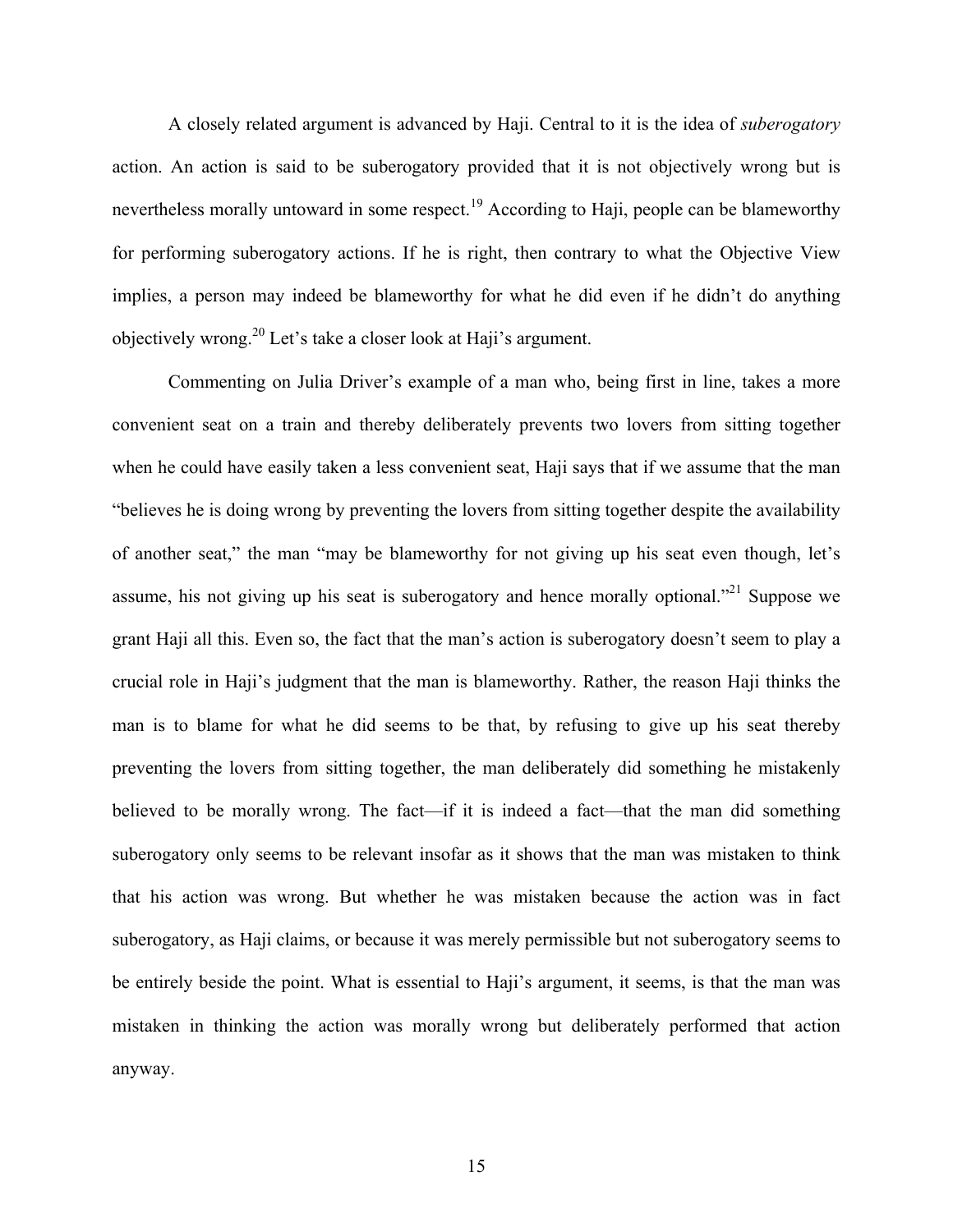Haji provides a similar analysis about a case in which "Joy is aware that others are waiting for her table in the crowded café, mistakenly believes she is doing wrong by lingering on, intentionally lingers on *in light of the belief that she is doing wrong*, but really suberogates by lingering on."<sup>22</sup> Let us grant (though it is perhaps debatable) that Joy did not do anything objectively wrong by lingering on. Haji insists that she is blameworthy for doing so nonetheless, and again his reason seems to be that she deliberately did something she (mistakenly) believed to be wrong. The fact—if it is indeed a fact—that lingering was suberogatory does not appear to be essential to the argument. What matters is that Joy was mistaken in thinking that she was doing something wrong by lingering but is blameworthy for lingering nonetheless. Precisely why she is mistaken, whether because lingering was indeed suberogatory, as Haji claims, or because doing so was merely permissible but not suberogatory, appears to be irrelevant.

So in the end it's not clear that Haji's appeal to suberogation is really doing any heavy lifting in his argument against the Objective View. The key thought seems to be, rather, that if someone deliberately performed an action in light of a belief that that action was objectively morally wrong, the person may be blameworthy for what she did, even if her belief that the action in question was morally impermissible is false. Insofar as this is the main thrust of Haji's argument, it is quite similar to Zimmerman's and fails for much the same reasons. It may be that the agents in the examples Haji adduces are blameworthy for what they did, and it may even be true that they did not do anything objectively wrong (though, again, this last claim is questionable). However, if they are blameworthy, this is not simply because they freely did something they believed to be wrong. Freely doing something one believes to be wrong, we have seen, does not suffice for blameworthiness.<sup>23</sup> Evidently, something further is required.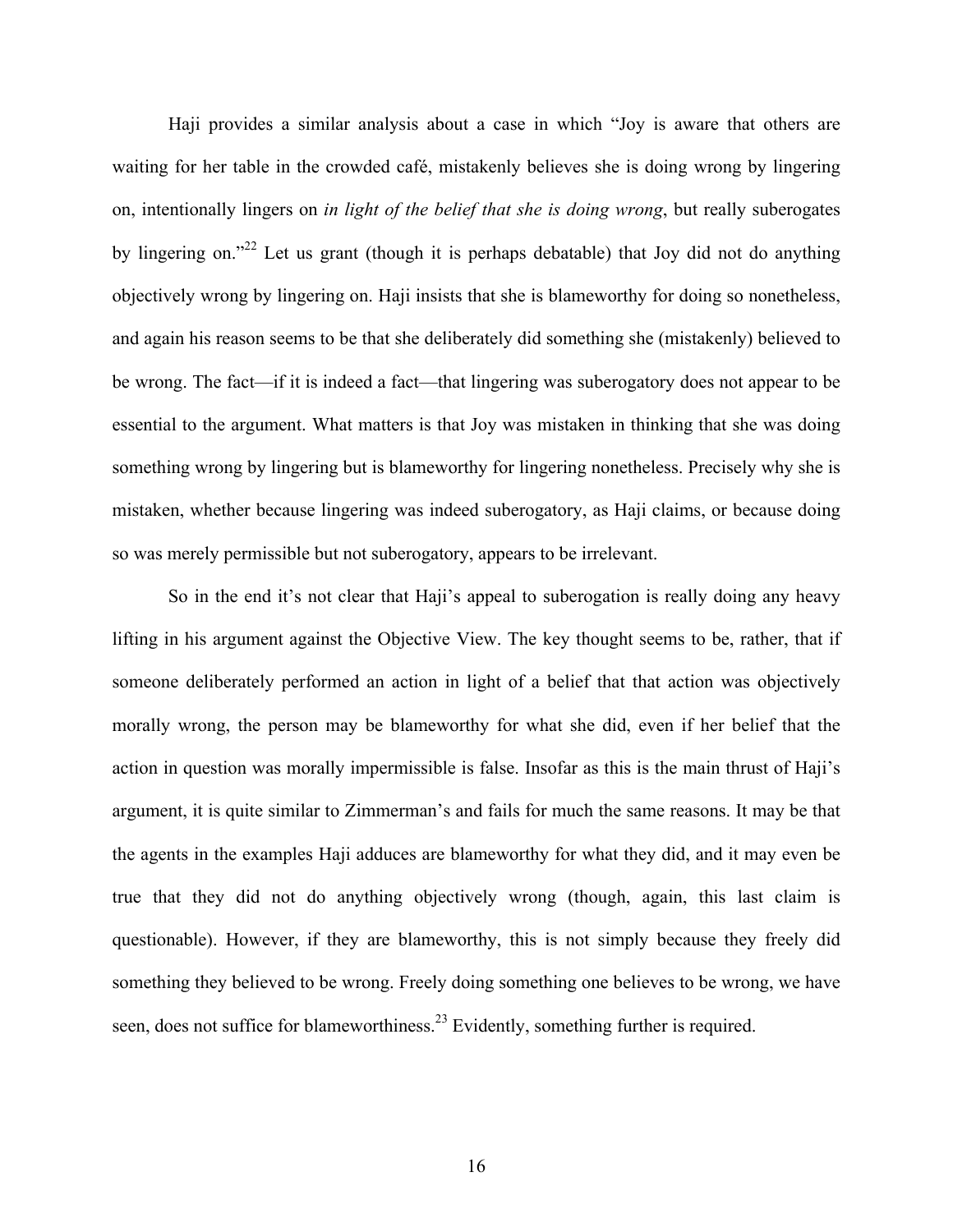At this point, a natural question to ask is this: if freely performing an action in light of a belief that the action is objectively morally wrong does not suffice for being blameworthy for performing that action, what else is required? Here is a suggestion: the action must manifest a *morally objectionable quality of will* on the part of its agent. My aim in this section and the next is to develop this suggestion further and to highlight various uses that can be made of it. In this section, after a few clarificatory remarks, I offer some support for the suggestion and employ it in an improved argument against the Objective View. In the next, I contend that it points to an explanation for, among other things, why the Objective View is initially so attractive.

In talking about the quality of agents' *wills*, I am not referring to any mystical power or faculty of mind with which agents are imbued, but rather to the moral quality of various mental items that are implicated in the production of voluntary, intentional actions. Thus, let us say that an agent has a morally objectionable quality of will just in case her beliefs, desires, values, intentions, plans, etc. exhibit a morally unjustifiable degree of ill will, indifference or lack of due regard for others or for the moral considerations that bear upon her situation. The idea of an action *manifesting—*or, as I shall sometimes put it, *expressing*—a certain quality of will has an essential causal element. An action *A* manifests (or expresses) a morally objectionable quality of will only if the attitudes in which the objectionable quality of will consists are among the nondeviant causes of *A*.

Stated a bit more precisely, my suggestion, again, is this: an agent who freely *A*-ed despite believing at the time that it was objectively morally wrong to *A* is blameworthy for *A*-ing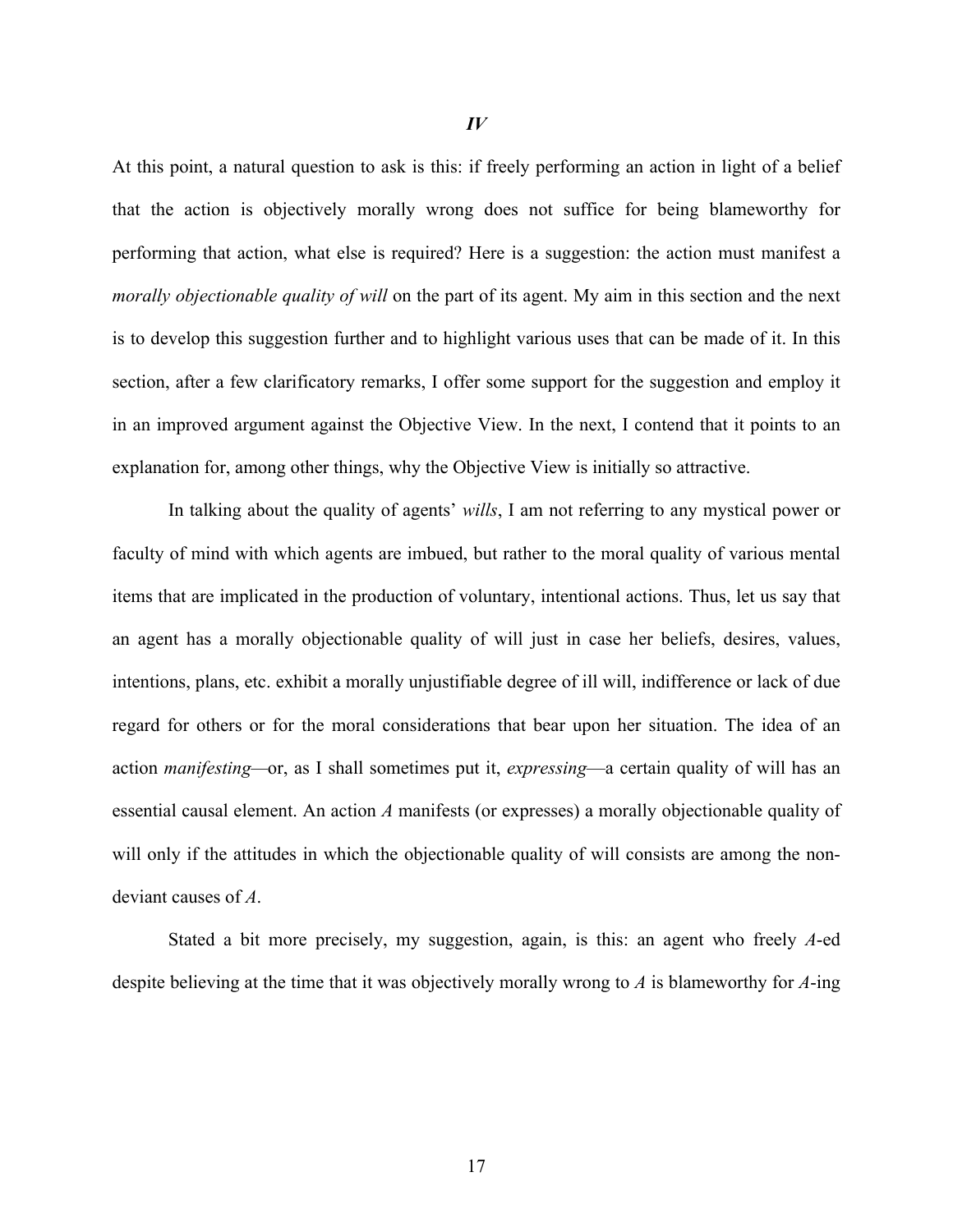if and only if *A* expresses a morally objectionable quality of will on the part of the agent. The plausibility of this suggestion can be illustrated with an example.<sup>1</sup>

Beatrix freely shot and killed Bill. She did this despite believing that it was objectively wrong to kill Bill, that it was within her power to avoid killing him and, indeed, that it was within her power to avoid wrongdoing altogether. Why, then, did Beatrix kill Bill? What motivated her to perform this action? A significant role was played by her hatred of Bill and her (no doubt morally unjustified) desire to rid the world of him. (The two used to be an item before Beatrix caught Bill with another woman. It was this unfortunate event that spawned Beatrix's antipathy for Bill, which she has subsequently nursed over the years.) Unbeknownst to Beatrix, however, Bill was just about to torture and kill her daughter, and the only way she could have prevented him from doing this was to shoot and kill him. Call this case 'Kill Bill'.<sup>24</sup>

Compare Beatrix with Corrie, who we encountered in a previous example. Both freely did something they believed to be objectively wrong. There is, however, an important difference between them and the actions they performed, *viz*., Beatrix's action manifested a morally objectionable quality of will, whereas Corrie's action did not. When Corrie lied to the soldiers, she did this freely despite believing that it was objectively wrong, but only to save herself, her family and the Jewish refugees she was harboring from unjust imprisonment and death. She did not express any ill will or lack of due regard for anyone, nor did she show disdain for any of the moral considerations that were relevant to her decision. She wanted to do the right thing but, from her standpoint at least, she couldn't help doing something she regarded as wrong, for through no fault of her own she believed that all her options were morally off limits. If she had believed that there was a morally permissible alternative available to her, she would have opted for it. Corrie's behavior thus does not seem to express an objectionable quality of will, which,

 $\frac{1}{1}$  $\mathbf{1}$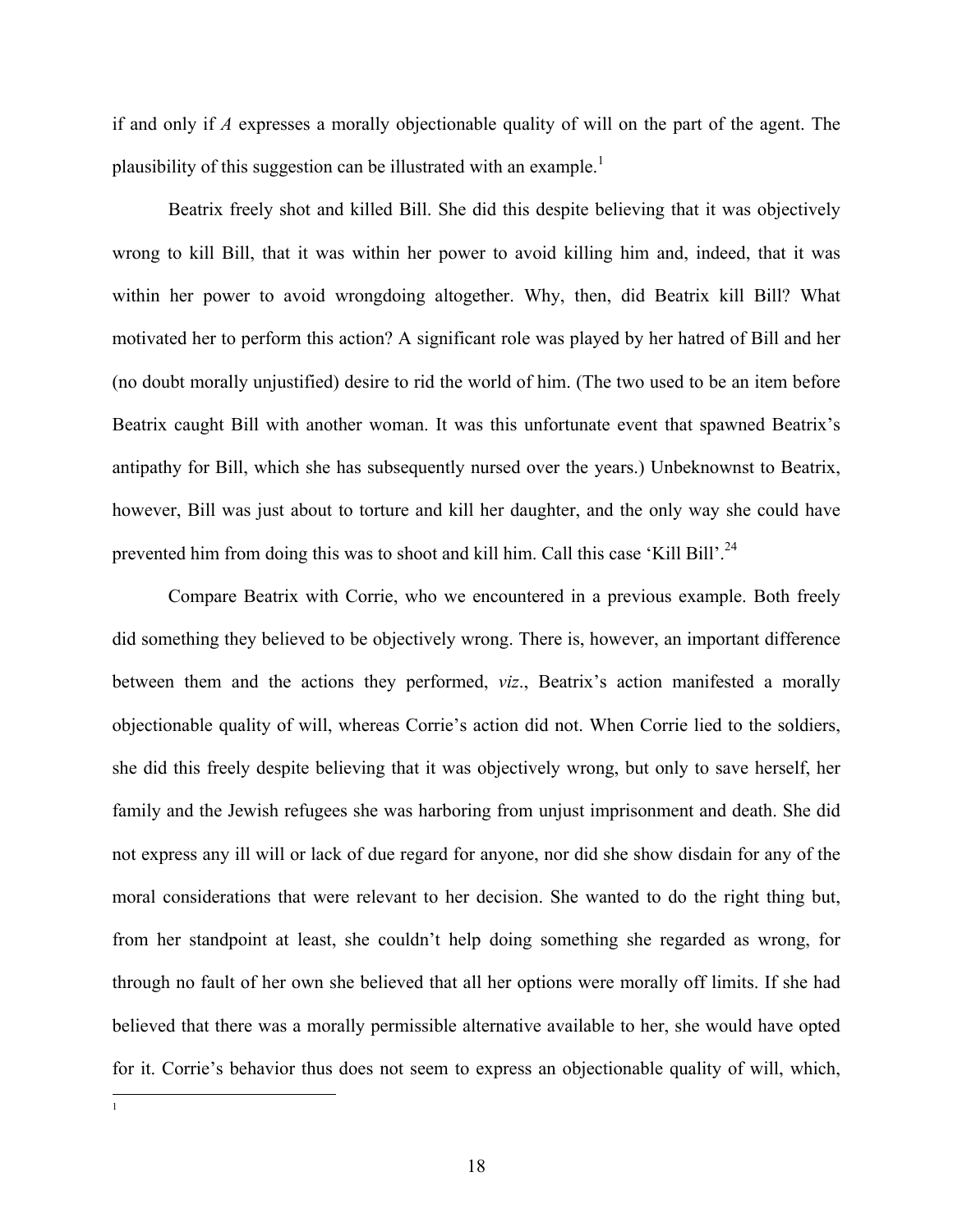one might plausibly claim, is precisely why she is not to blame for what she did. Not so with Beatrix, however. When she shot and killed Bill she did so out of ill will for him, despite believing that it was objectively wrong to kill him, all the while believing that there was a morally permissible course of action available to her. Her behavior therefore does appear to express an objectionable quality of will and, accordingly, seems to be something for which she may be to blame.

Recall that according to the view of moral blameworthiness advocated by Zimmerman, a person is blameworthy for her conduct just in case the behavior in question serves as a basis for a certain kind of negative moral judgment or appraisal of the person, at least with respect to that particular episode of her life. As he and others sometimes like to put it, when a person is blameworthy for *A*-ing, it's as if there is debit in the person's moral ledger, a black mark on her moral record, in virtue of her having *A*-ed. Now, it certainly seems as if Beatrix merits a negative moral appraisal for killing Bill. This action of hers expressed her ill will for Bill and her lack of due regard for his wellbeing, and she performed it freely despite believing at the time that the action was objectively wrong and that it was within her power to avoid wrongdoing. Someone who freely *A*-ed as a result of her ill-will and lack of due regard for the wellbeing of another, despite believing that it was objectively wrong to *A* and that it was within her power to avoid wrongdoing entirely, arguably merits moral criticism for *A*-ing. Such a person deserves a bad mark on her moral report card for having *A*-ed. If meriting such a black mark suffices for blameworthiness, as Zimmerman and others insist, then Beatrix is blameworthy for killing Bill.

That Beatrix is blameworthy for killing Bill is further supported by reflection on the relationship between blameworthiness and the blaming emotions. It seems that Beatrix is the appropriate object of at least some of those emotions for having freely killed Bill, given her own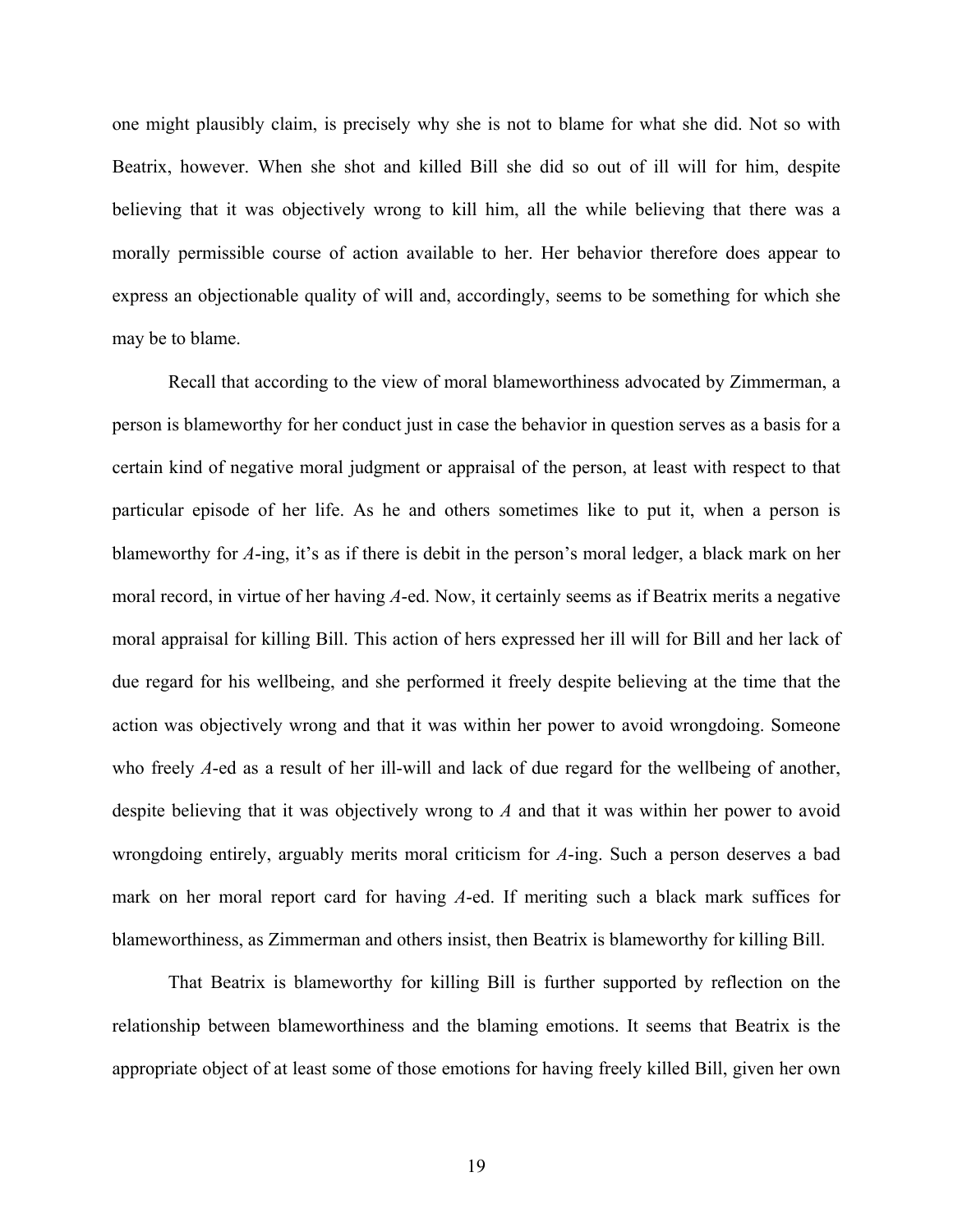attitudes and beliefs about that action at the time. For instance, it seems that it would be appropriate, at least in principle, though not necessarily all things considered, for us to be angry with and feel indignation toward Beatrix for killing Bill, insofar as she acted out of unjustified ill will for him, thereby displaying a lack of due regard for his wellbeing, despite believing that it was wrong to kill him and that she could have avoided wrongdoing altogether. For similar reasons, it would be appropriate for Beatrix to feel guilty for killing Bill. But being the appropriate object of these blaming attitudes for having *A*-ed arguably suffices for blameworthiness for *A*-ing. Hence, it seems that Beatrix is indeed blameworthy for killing Bill. No doubt we might be glad that she did what she did, for if she hadn't, her innocent daughter would have been tortured and killed. Similarly, if Beatrix were to discover that, by killing Bill, she had unwittingly saved her daughter's life, she too might be glad that she killed him. But all this is compatible with her being the appropriate target of the blaming emotions and thus with her being blameworthy.<sup>25</sup>

It seems, then, that we have good reason to say that Beatrix is blameworthy for killing Bill. Contrary to what the Objective View implies, however, it was arguably not objectively morally wrong for her to kill him. This follows from a plausible principle governing killing in self-defense and in defense of the innocent. Define an *unjust aggressor* as someone who is trying, without good reason, to kill you or those, such as your children, whom you have a duty to protect, and is blameworthy for doing so. Now consider the following Principle of Self-Defense (PSD): it is morally permissible to kill an unjust aggressor, if doing so is the only way to save your own life or the lives of those you have a duty to protect, provided that you can do so without doing something else that you are morally required not to do. This principle, or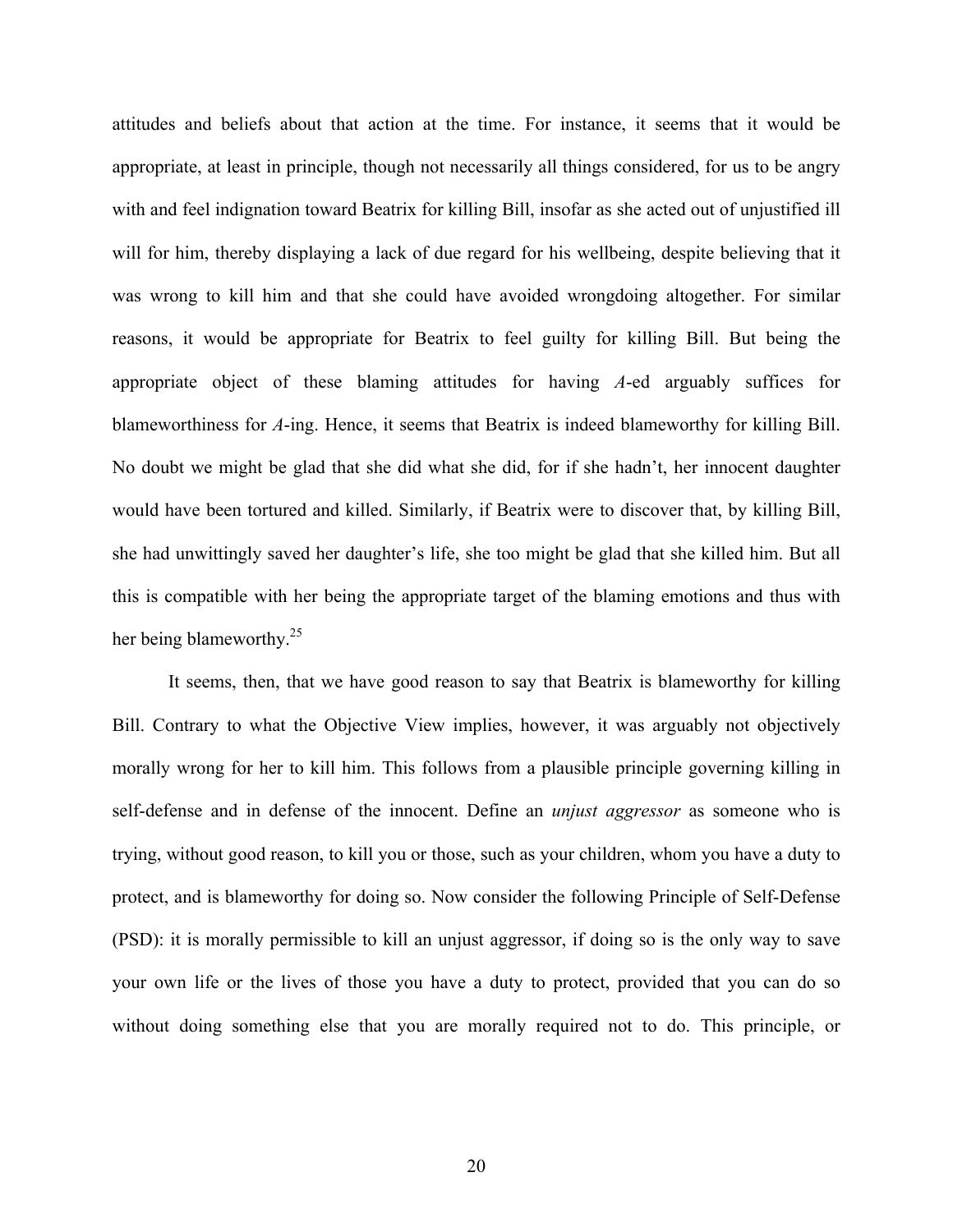something like it, is intuitively appealing and widely accepted, and given a pair of further assumptions, implies that it was not objectively wrong for Beatrix to kill Bill.

Assume that Bill was an unjust aggressor; he was trying, without good reason, to torture and kill Beatrix's daughter and, moreover, was blameworthy for doing so. Assume also that killing Bill did not require Beatrix to do anything else that she was morally required not to do killing him did not require that she also kill an innocent bystander, for example. Given these two additional assumptions, PSD implies that it was morally permissible, and thus not objectively morally wrong, for Beatrix to kill Bill, since doing so was, by hypothesis, the only way to prevent him from torturing and killing her child.<sup>26</sup>

It appears, then, that we have a genuine case of blameworthiness without objective wrongdoing; Beatrix is blameworthy for killing Bill even though it was not objectively morally wrong for her to do so.

How might proponents of the Objective View handle a case like Kill Bill? Notice that the sort of objection discussed earlier in connection with Haji's example Deadly's Defeat will not work here. Proponents of the Objective View cannot plausibly claim that what Beatrix is really blameworthy for in this case is *trying* to kill Bill. To be sure, Beatrix tried to kill Bill, and (unlike Dr. Deadly) she succeeded in doing what she tried to do. Moreover, she may very well be blameworthy for trying to kill him. However, it was not morally impermissible for Beatrix to try to kill Bill for much the same reasons that it was not impermissible for her to kill him. To see this, consider the following variant of PSD for trying (PSDt): it is morally permissible to *try* to kill an unjust aggressor, if doing so is the only way to save your own life or the lives of those you have a duty to protect, provided that you can do so without doing something else that you are morally required not to do. This principle is no less plausible than the original PSD and, given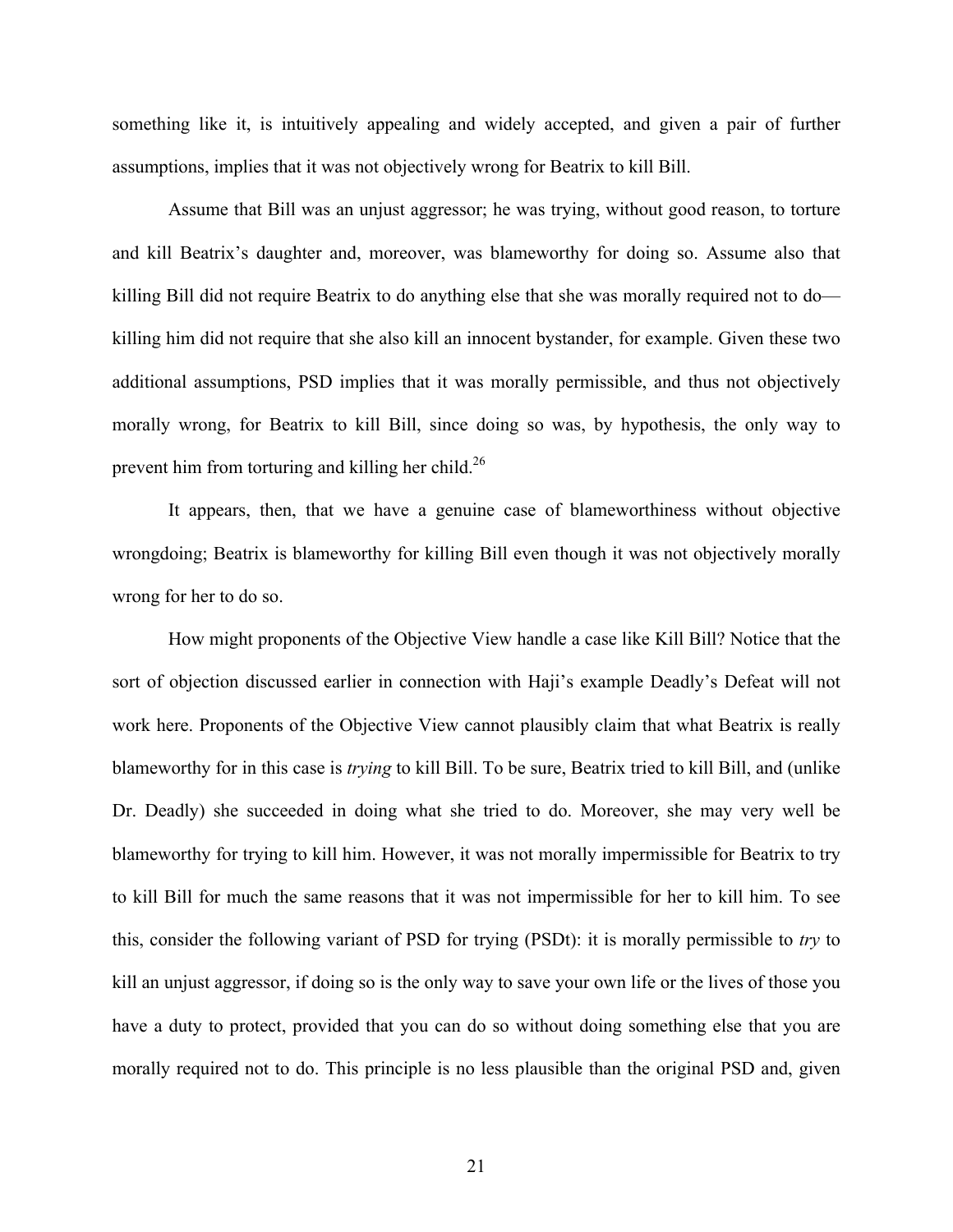the assumptions that Bill was an unjust aggressor and that trying to kill him did not require Beatrix to do anything else she was morally obligated not to do, it entails that it was not objectively wrong for Beatrix to try to kill Bill, as doing so was (let's suppose) necessary to save her daughter's life. So if she is blameworthy for trying to kill him nonetheless, then we have yet another case of an agent being blameworthy for *A*-ing even though it was not objectively wrong for her to *A*.

Readers who are still not persuaded that Beatrix is blameworthy for killing Bill are invited to consider the following modified version of the example and to compare it with the original version. In the modified story, everything is the same as it is in the original version except that Bill was not on the verge of torturing and killing Beatrix's daughter and instead was simply minding his own business. Now, in this version of the case, most people, including most proponents of the Objective View, would readily agree that killing Bill was both objectively wrong and something for which Beatrix is blameworthy. Notice, however, that her behavior in this version of the case manifests no more ill will towards Bill and no more lack of due regard for his wellbeing than it does in the original version. In both versions of the case, Beatrix freely acts contrary to a judgment that she is morally required all things considered not to kill Bill. She does this, moreover, despite believing that it is within her power to avoid wrongdoing and solely because she hates Bill and wants to rid the world of him. Beatrix thus seems no less bad, no less morally criticizable, and no less blameworthy in the modified version of the story than in the original version. Why then should we blame her for killing Bill in the one but not in the other?

If Beatrix is to blame for killing Bill in the modified version of the case, then in the absence of any reason to think otherwise, I should think she is blameworthy for killing him in the original version as well. After all, the *only* difference between the two cases has to do with Bill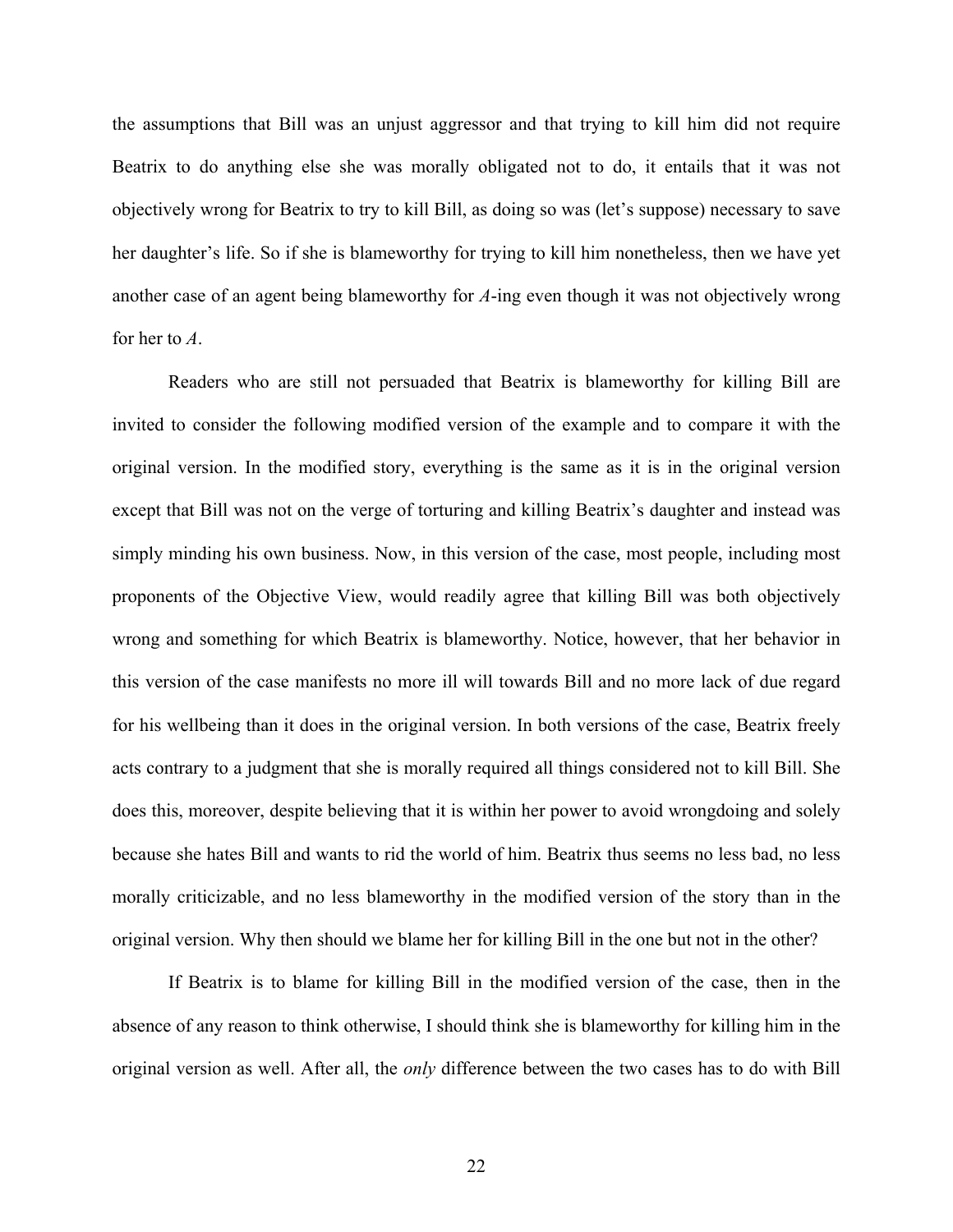and what *he* was planning to do. But how, we might wonder, could *that* difference by itself affect whether Beatrix is blameworthy for her action? Changing that particular aspect of the story alone in no way affects whether Beatrix kills Bill, nor does it affect her morally relevant capacities and powers, nor does it affect her own attitudes towards Bill or the act of killing him. How could something that in no way affects any of these features of the situation be relevant to whether Beatrix is blameworthy for killing Bill? The answer isn't clear.<sup>27</sup>

Let us proceed on the assumption that Beatrix is blameworthy for killing Bill. I can imagine someone attempting to defend the Objective View by appealing to the following claim: an action is objectively morally wrong if and only if it manifests a morally objectionable quality of will on the part of its agent. On this way of looking at things, anything a person does that reflects an objectionable quality of will on her part is, for her, objectively morally wrong, and any action that is objectively morally wrong for that person will be one that reflects a morally objectionable quality of will. If this is right, then although Beatrix may indeed be blameworthy for killing Bill, this action of hers was morally wrong after all, since it expressed her ill will towards Bill and her lack of due regard for his wellbeing. What are we to make of this objection? An adequate treatment of the theory of wrongdoing on which it turns would require an article of its own. Prima facie, however, there seem to be some fairly powerful reasons to reject it.

Todd accidentally kills a toddler; he backs his car out of his garage, unaware that the child is taking a nap behind the back tire. In an ordinary case of this sort, Todd's action is not indicative of a morally objectionable quality of will. He does not bear any ill will towards the toddler, nor does he fail to show her due regard. It was just a terrible accident. But it hardly follows from any of this that it was not objectively wrong for Todd to kill the toddler. The fact that he is ignorant of the toddler's whereabouts plausibly excuses Todd from blame (assuming,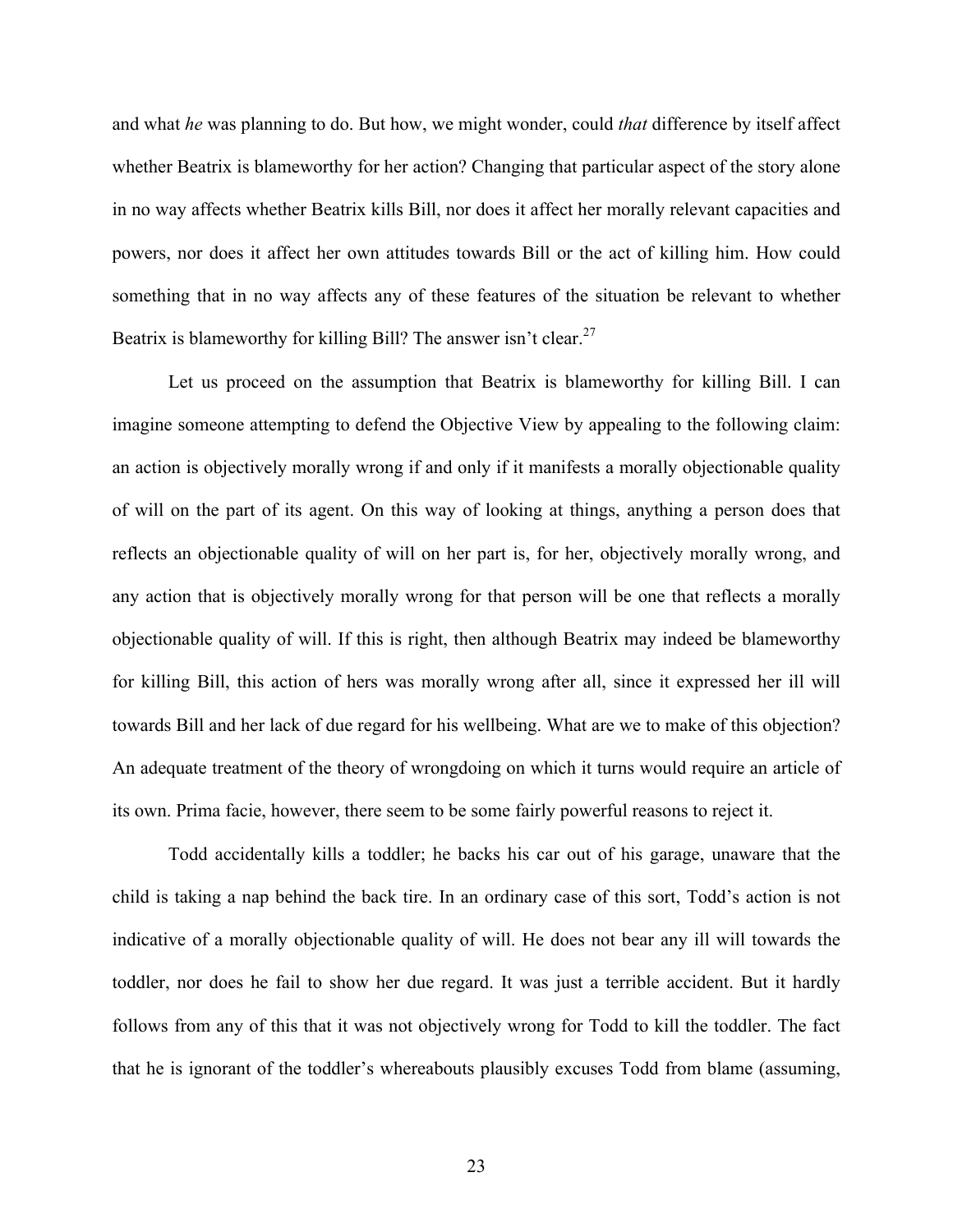of course, that he is not culpable for his ignorance), but intuitively it does not make it morally permissible for him to kill her. Evidently, then, a person can do something objectively wrong even though the action in question is not indicative of a morally objectionable quality of will.

There also seem to be situations in which a person's behavior manifests an objectionable quality of will but is not objectively wrong. I have argued that Kill Bill is a case in point. Here is another.28 Fran's leg is gangrenous, and she will die if it is not amputated soon. Years ago Gina promised to amputate the leg if doing so ever became necessary, but upon realizing that Fran will die if the leg is not removed, Gina refuses to perform the operation. Just then the nurse informs Gina that there is no more analgesic and thus no way to numb Fran's pain if Gina decides to cut off the leg. Upon hearing this, Gina immediately changes her mind, decides to cut off Fran's leg as promised, and acts accordingly. However, she does so not to spare Fran's life, but solely to cause Fran excruciating pain. In this case, Gina cuts off Fran's leg, and this action of hers clearly manifests a morally objectionable quality of will, as it was motivated solely by her desire to cause Fran tremendous amounts of pain. But given the circumstances, would we really want to say that it was objectively wrong for Gina to amputate Fran's leg? I should think not. Indeed, in cutting off the leg, it seems that Gina did precisely what she was morally required to do. After all, she promised to amputate the leg if it became necessary to do so, and in the circumstances amputation was necessary, for otherwise Fran would have died.

Having an objectionable quality of will thus seems to be independent of objective wrongdoing; as the preceding examples illustrate, it seems that a person can do something objectively wrong without the action in question manifesting an objectionable quality of will, and that a person can do something that manifests an objectionable quality of will even though the action in question is, in fact, morally permissible.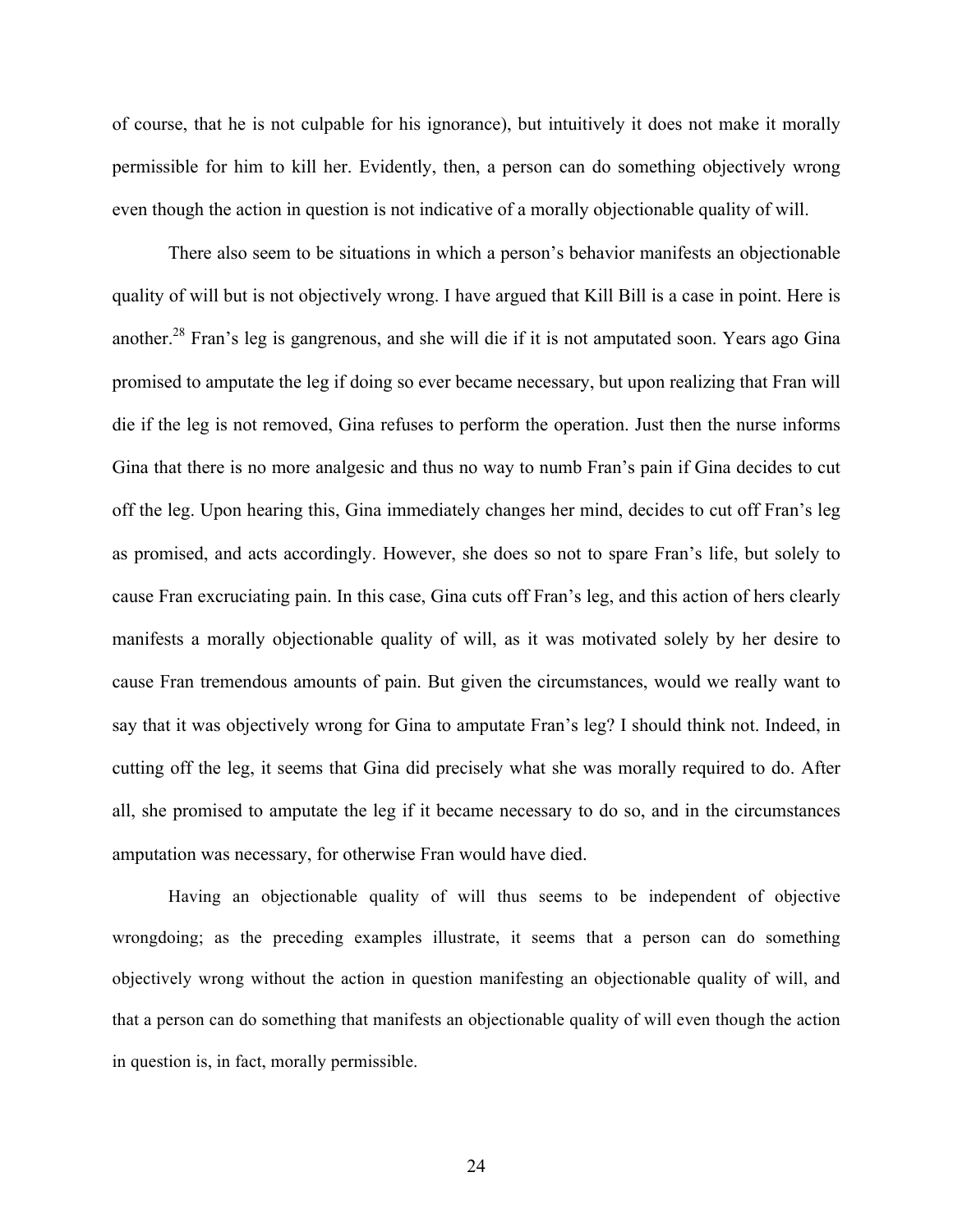A few loose ends need tying up.

I began the preceding section with the following question: if freely *A*-ing in light of a belief that it is objectively morally wrong to *A* does not suffice for blameworthiness for *A*-ing, what else is required? My answer, once more, was that *A* must express a morally objectionable quality of will on the part of its agent. This answer entails the following thesis about which actions can serve as legitimate bases for moral blame: *S* is blameworthy for *A*-ing only if *A* manifests a morally objectionable quality of will on the part of *S*. Call this the Quality of Will thesis. According to it, the only actions for which a person is to blame are those that express a morally objectionable degree of ill will, indifference or lack of due regard for others or for relevant moral considerations that bear on the situation.

It is important to keep in mind that the Quality of Will thesis only states a necessary condition for blameworthiness. Taking their cue from P.F. Strawson's justly celebrated essay 'Freedom and Resentment'29, a number of theorists have stressed the importance of the quality of an agent's will when it comes to assessing the agent's moral responsibility for her behavior. It is open to these theorists to make the stronger claim that whether a morally competent individual is blameworthy for something she did is to be settled *entirely* by whether the action in question reflects a morally objectionable quality of will. That is not the claim being made here, however. One can stress the importance of the quality of an agent's will in assessing her moral responsibility without making the stronger claim.

In discussing Haji's example Deadly's Defeat I mentioned that, depending on how the details of that example are spelled out, it may very well be the case that Deadly is blameworthy for giving her patient drug C, as Haji claims, even though it may not have been objectively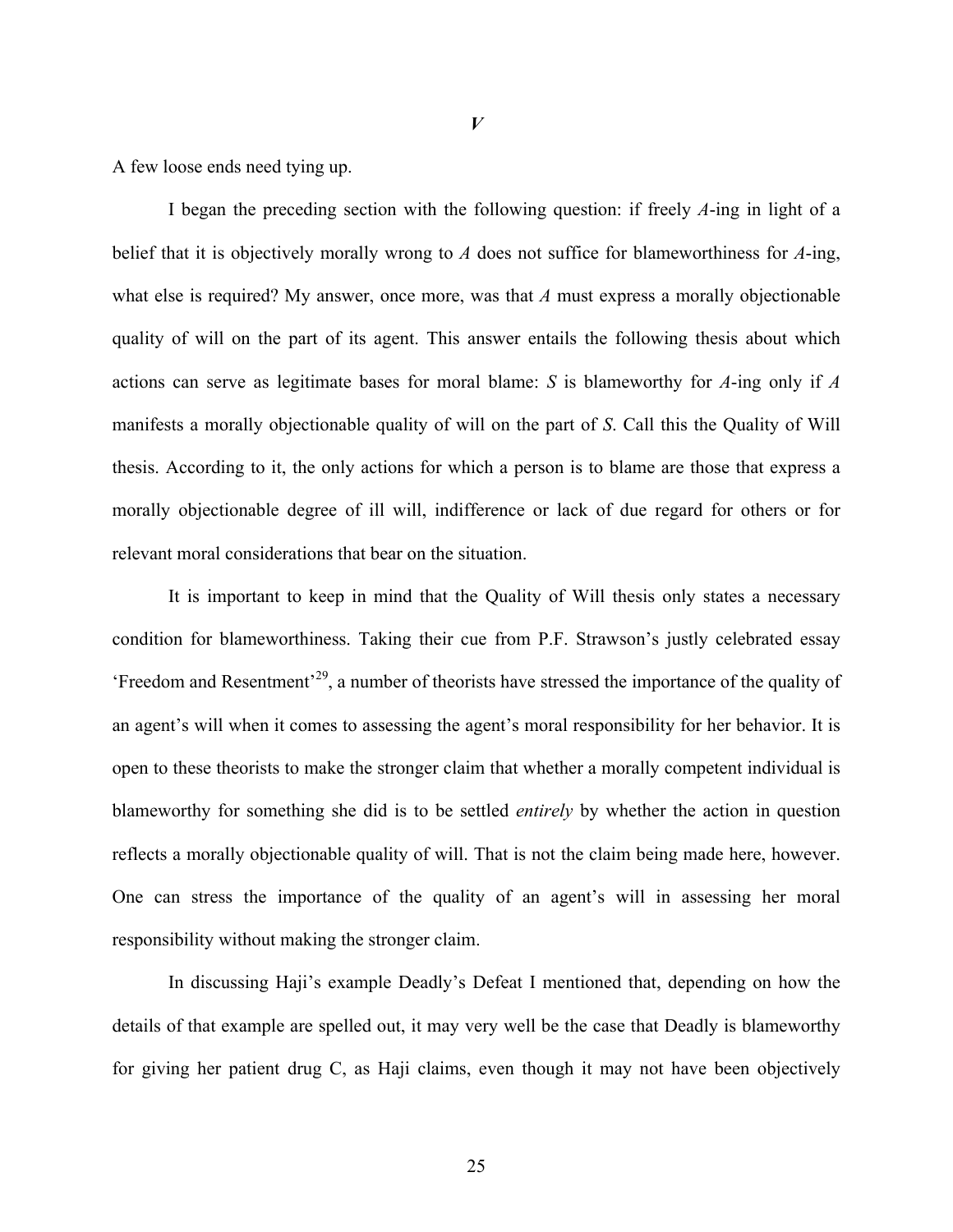wrong for her to do so. We are now in a position to see why. Recall that Deadly mistakenly believed that drug C would kill her patient when, in fact, it was the cure for the patient's malady, and that Deadly injected the patient with drug C in an attempt to kill the patient. Deadly's action was evidently a manifestation of her ill will for the patient and of her lack of due regard for his wellbeing and thus, according to the Quality of Will thesis being advanced here, is something for which she may legitimately be to blame, provided of course that she satisfies any further requirements for blameworthiness. And this is so, it seems, even if, as Haji believes, it was not objectively wrong for Deadly to give the patient drug C.

If the Objective View is indeed false, as I and others have argued, why then does it initially seem so appealing? An answer is suggested by the Quality of Will thesis. Earlier I said that the Objective View is appealing in part because "in most ordinary cases of blameworthiness the action for which the agent is blameworthy is indeed objectively wrong." The Quality of Will thesis points to an explanation for why this is so. In most ordinary cases of objective wrongdoing, the action in question typically manifests a morally objectionable quality of will on the part of the agent, whereas actions that are not objectively wrong typically do not reflect any such objectionable quality of will. Hence, actions that are objectively wrong are ordinarily legitimate bases for blaming someone, according to the Quality of Will thesis, whereas actions that are not objectively wrong typically are not. Now, as I indicated earlier, if we focus only on these ordinary cases, the Objective View can seem quite appealing. However, as cases like Kill Bill seem to illustrate, because an action can be morally permissible and yet still manifest an objectionable quality of will on the part of its agent, that action can be something for which the agent is to blame despite its not being objectively morally wrong.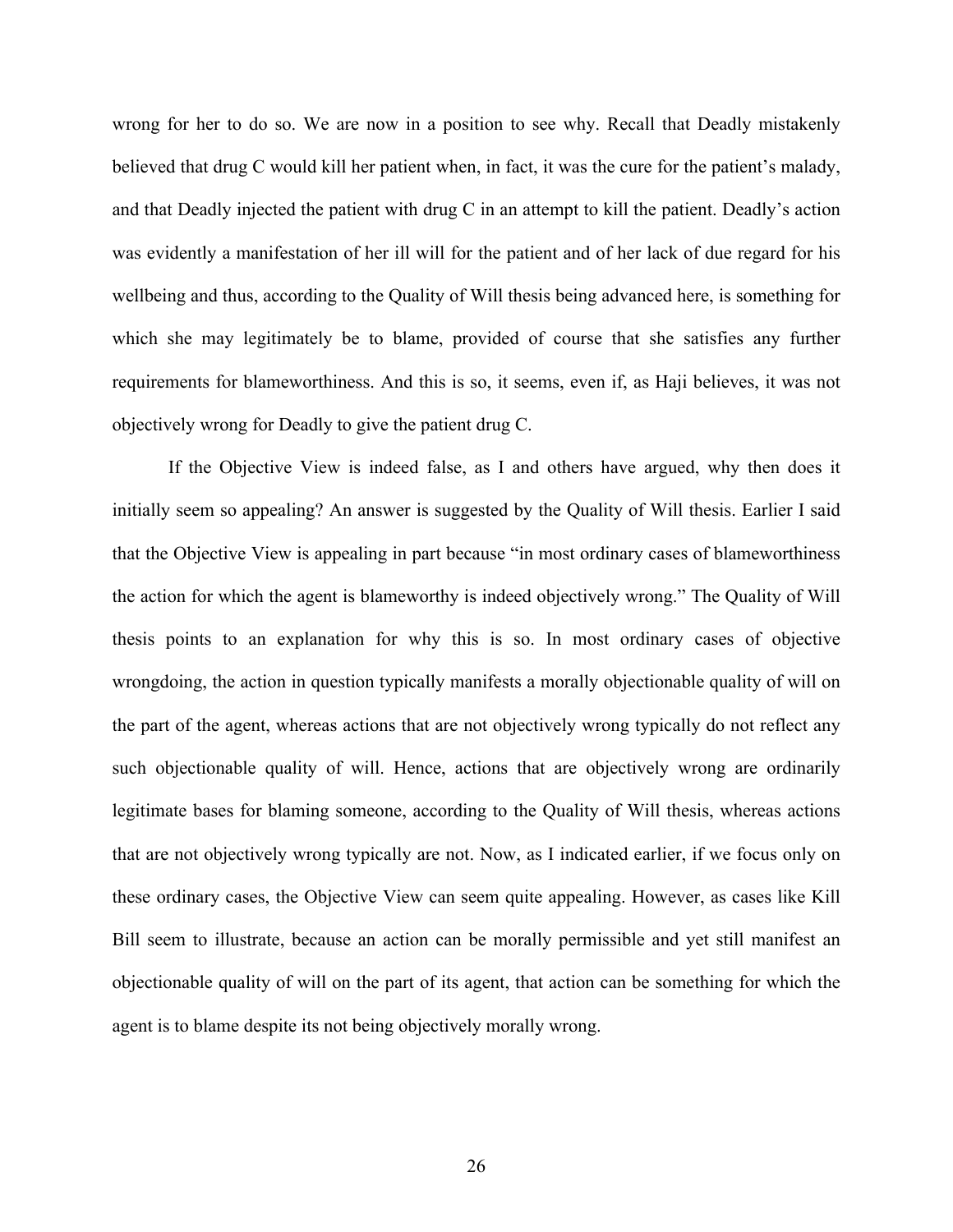Recall, finally, Zimmerman's claim that *S* is blameworthy for *A*-ing if *S* freely *A*-ed in light of a belief that *A*-ing is objectively morally wrong. That claim, we have seen, is false. Why, then, are Zimmerman and others tempted to endorse it? The Quality of Will thesis also suggests an answer to this question. Typically when someone does something she believes to be objectively wrong, her action is an expression of her ill will, indifference or lack of due regard for others or for the relevant moral considerations that bear upon her situation. Hence, an action performed freely in light of the belief that it is objectively wrong will, according to the Quality of Will thesis, ordinarily be something for which its agent is to blame. And, if we focus only on these ordinary cases, Zimmerman's claim will seem quite appealing. But again, there can be cases in which a person freely does something in light of a belief that the action in question is objectively wrong and yet the person is not blameworthy for performing that action, which means that Zimmerman's thesis is to be rejected, despite whatever initial appeal it may possess.

### *VI*

I have argued that a person can be blameworthy for *A*-ing even if it was not objectively morally wrong for her to  $A^{30}$  If I am right, then the Objective View is false. I also offered an alternative view about which actions are legitimate bases for blame—the Quality of Will thesis—according to which a person is blameworthy only for actions that manifest an objectionable quality of will. This view allows for the possibility of blameworthiness without objective wrongdoing and also provides an explanation for the initial appeal of both the Objective View and Zimmerman's claim that freely *A*-ing in the belief that it is objectively wrong to *A* suffices for blameworthiness.

The Objective View is certainly alluring. Contrary to what some theorists would have us believe, however, it is hardly an unquestionable axiom in the theory of responsibility. Rather, as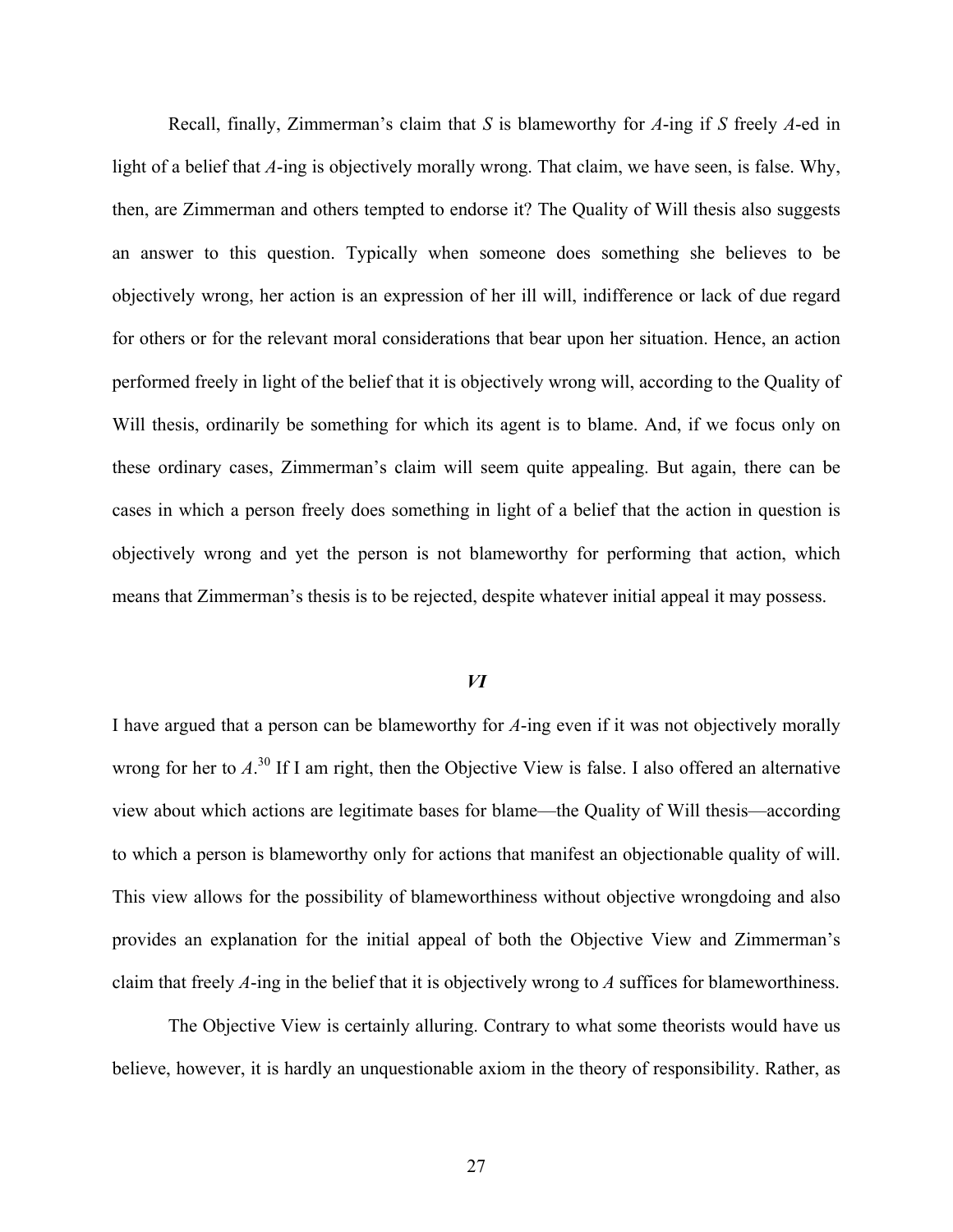we have seen, it is a substantive assumption that, at the very least, is open to serious prima facie

challenges and thus requires further explication and defense by its proponents.<sup>31</sup>

### **NOTES**

<sup>5</sup> The 'ought' here is the 'ought' of all things considered moral requirements.

<sup>6</sup> Fischer, J.M. (2006). *My Way*. New York: Oxford University Press, pp. 24-25.

<sup>7</sup> See Sher, G. (2009). *Who Knew? Responsibility Without Awareness*. New York: Oxford University Press.

<sup>8</sup> Haji 1998, p. 146.

 $9$  Ibid. Again, the 'ought' at issue here is the 'ought' of all things considered moral requirements.

<sup>10</sup> The example is from Davidson, D. (1980). *Essays on Actions and Events*. Oxford: Clarendon Press, p. 4.

 $11$  Haji 1998, p. 146.

 $12$  Ibid.

<sup>13</sup> Zimmerman, M. (1997). 'A Plea for Accuses', *American Philosophical Quarterly* 34, pp. 229-243.

<sup>14</sup> A similar view is held by Brandt, R. (1958). 'Blameworthiness and Obligation' in ed. A. I. Melden (ed) *Essays in Moral Philosophy*. Seattle: University of Washington Press, and by Swinburne, R. (1989). *Responsibility and Atonement*. New York: Clarendon Press.

<sup>15</sup> This story is inspired by an episode in Ten Boom's, C. (1974) *The Hiding Place*. New York: Bantam Books.

 <sup>1</sup> Objective wrongdoing is sometimes contrasted with *subjective* wrongdoing. Let us say that it was *subjectively* morally wrong for *S* to *A* if and only if *S believed* at the time of action that she was morally required all things considered not to *A*. If, as seems plausible, it is possible for a person to be mistaken about what is morally required of her, then objective and subjective wrongdoing can be pried apart. In what follows, several cases are discussed that seem to illustrate this possibility. The sort of wrongdoing at issue in the main text is objective moral wrongdoing.

<sup>2</sup> Here I follow Haji, I. (1998). *Moral Appraisability: Puzzles, Proposals and Perplexities*. New York: Oxford University Press, p. 141.

<sup>&</sup>lt;sup>3</sup> An argument along these lines seems to be implicit in van Inwagen, P. (1983). *An Essay on Free Will*. New York: Oxford University Press, 1983, pp. 161-162. However, it is unclear whether van Inwagen would endorse the argument presented here.

<sup>4</sup> Versions of this argument have been defended by Copp, D, (1997) 'Defending the Principle of Alternative Possibilities: Blameworthiness and Moral Responsibility', *Nous* 31, pp. 441-456; Copp, D. (2003). ''Ought' Implies 'Can', Blameworthiness, and the Principle of Alternate Possibilities' in eds. D. Widerker and M. McKenna (eds) *Moral Responsibility and Alternative Possibilities*. Aldershot: Ashagate Press, pp. 265-300, and by Speak, D. (2005). 'PAPistry: Another Defense', *Midwest Studies in Philosophy* 29, pp. 262-268. The argument was first introduced by Widerker, D. (1991). 'Frankfurt on 'Ought implies Can' and Alternative Possibilities', *Analysis* 51, pp. 222-224.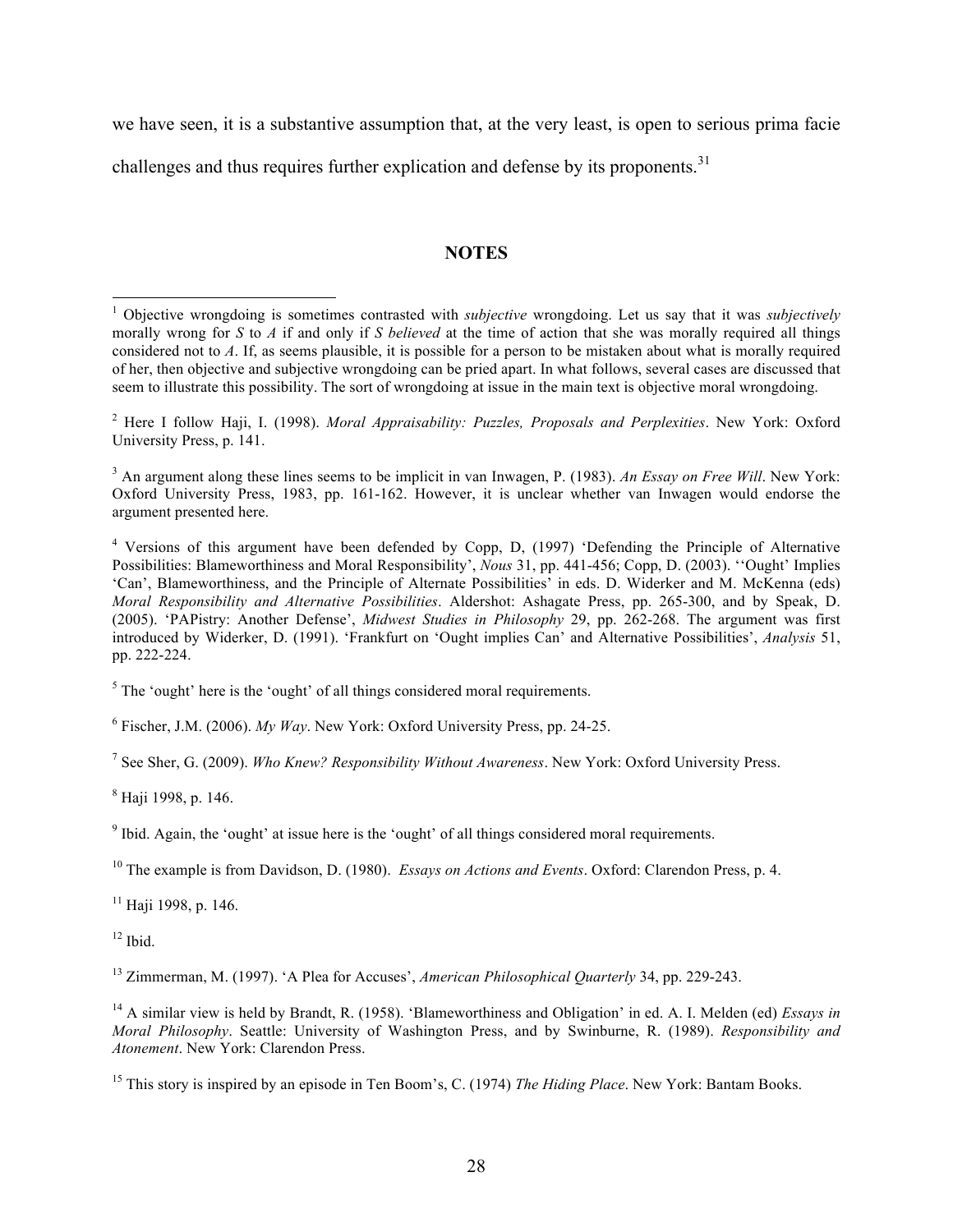16 Zimmerman 1997, pp. 229-230.

<sup>17</sup> Zimmerman, M. (1988). *An Essay on Moral Responsibility.* Totowa: Rowan and Littlefield, pp. 38-39. A similar view of moral responsibility is held by Feinberg, J. (1970). *Doing and Deserving: Essays in the Theory of Responsibility*. Princeton, NJ: Princeton University Press, p. 30, and by Glover, J. (1970). *Reseponsibility.* New York: Humanities Press Inc, p. 64.

 $18$  To be clear, the claim here is not just that it would be inappropriate for someone to give overt expression to the blaming attitudes, but rather that it would be inappropriate in principle for anyone to have the blaming attitudes towards Corrie on the basis of what she did.

<sup>19</sup> Driver, J. (1992). 'The Suberogatory', *Australasian Journal of Philosophy* 70, pp. 286-295.

<sup>20</sup> See Haji, 1998, p. 148, and Haji, I. (2002). *Deontic Morality and Control*. New York: Cambridge University Press, pp. 38-39, 167-182.

<sup>21</sup> Haji 2002, p. 171.

 $22$  Haji 2002, p. 39; Haji's emphasis.

<sup>23</sup> One difference between Haji's position and Zimmerman's is that Haji maintains that in order for a person to be blameworthy for what he did, the person must satisfy a separate condition of autonomy, in addition to acting freely in the belief that she is doing wrong. However, as far as I can tell, this difference in Haji's position does not insulate it from my criticism of Zimmerman's view. We can safely assume that Corrie satisfies Haji's autonomy condition without having to grant that she is blameworthy for lying.

<sup>24</sup> Graham, P.A. (2011). 'Fischer on Blameworthiness and "Ought" Implies "Can"', *Social Theory and Practice* 37, pp. 63-80 discusses cases of this sort and he too argues that they are counterexamples to the Objective View. An important difference between Graham's view and my own is that Graham thinks that performing an action on the basis of an evil motive (e.g., chopping someone's leg off merely to cause the person excruciating pain) suffices "all on its own" to warrant resentment and indignation (p. 77). This I deny.

 $25$  Graham 2011, p. 71 makes a similar point.

 $26$  A number of philosophers insist that what a person is morally required to do at any given moment will depend crucially on the person's evidential situation at the time. For example, if all the person's available evidence indicates that the balance of moral reasons speaks against *A*-ing, then the person would be morally required not to *A*. Someone who holds this view about moral requirements might insist that if Beatrix lacked sufficient evidence that Bill was about to torture and kill her daughter, then the balance of evidence available to her at the time would seem to speak against killing Bill, in which case it was objectively wrong for her to kill him after all. To avoid this sort of objection, I assume that Beatrix's belief that it was impermissible for her to kill Bill was not based on the evidence and, indeed, that her available evidence at the time spoke against that belief.

 $27$  The answer cannot be simply that altering whether Bill was about to torture and kill Beatrix's daughter makes killing him objectively wrong, for that answer would simply beg the question. What we want to know is how the wrongness of the act can make a difference when it in no way affects the agent's morally relevant capacities, powers and attitudes about the action in question.

<sup>28</sup> The following case is inspired by one of Graham's 2011.

<sup>29</sup> Strawson, P.F. (1962). 'Freedom and Resentment', *Proceedings of the British Academy* 48, pp. 1-25.

<sup>30</sup> Keep in mind that this claim does not entail that *S* can be blameworthy for *A*-ing even if it was not wrong *in any respect* for *S* to *A*. For instance, the claim is consistent with variants of the following thesis: *S* is blameworthy for *A*ing only if it was subjectively wrong for *S* to *A*. On subjective wrongdoing, see note 1.